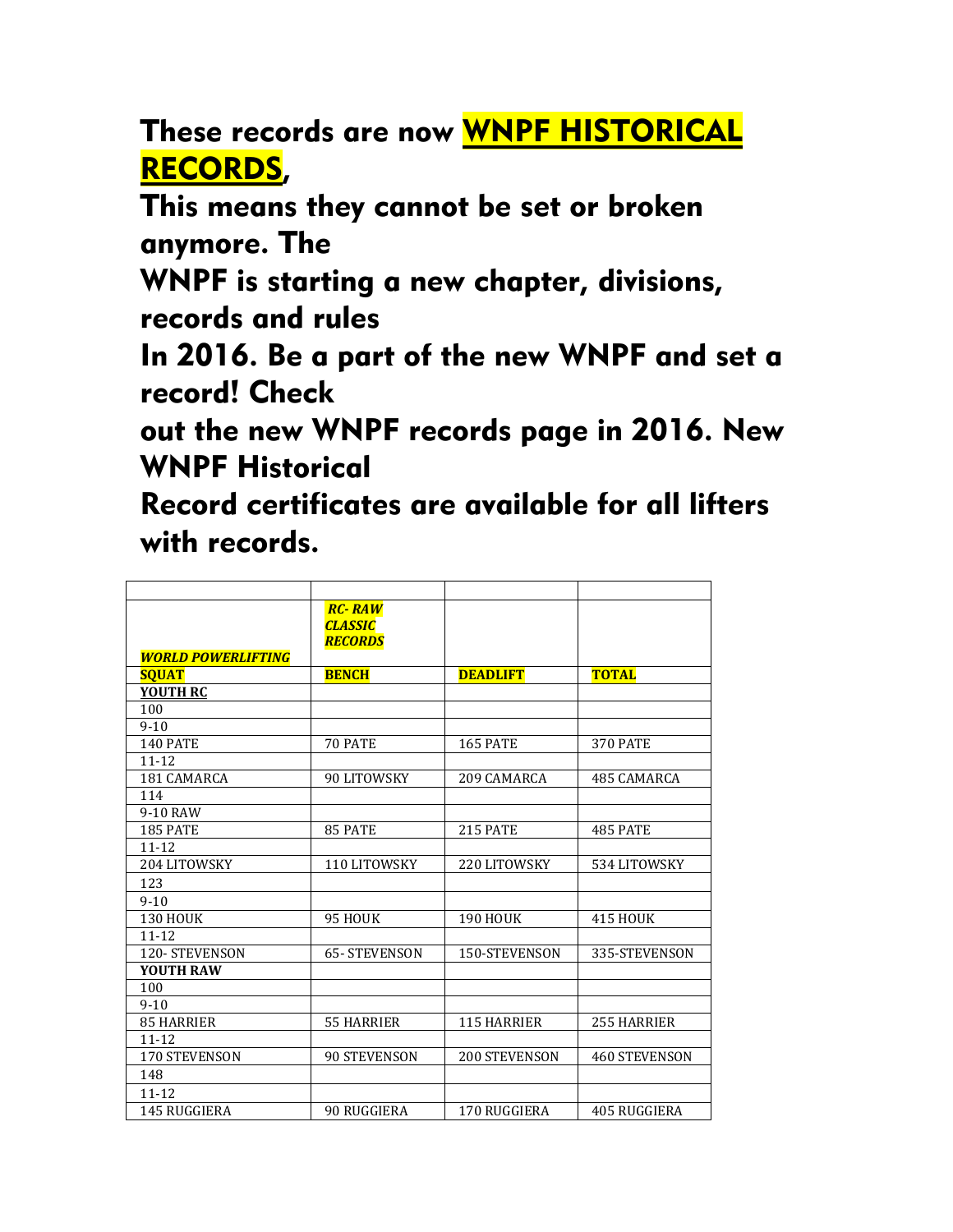| TEENAGE 13-16 RC        |                 |                     |                          |
|-------------------------|-----------------|---------------------|--------------------------|
| 114                     |                 |                     |                          |
| 230 WROBEL              | 125 WILCOX      | 245 WILCOX          | 555 WROBEL               |
| 132                     |                 |                     |                          |
| 275 ANDREWS             | 192 FLORES      | 345 SCALA           | 749 FLORES               |
| 148                     |                 |                     |                          |
| 315 PITTMAN             | 205 BLESSING    | 400 PITTMAN         | 890 PITTMAN              |
| 165                     |                 |                     |                          |
| 374 WAYNICK             | 285 GOMEZ       | 518 ZINGONE         | 1130 GOMEZ               |
| 181                     |                 |                     | 1185 GOMEZ               |
| 418 MARR<br>198         | 285 GOMEZ       | 515 GOMEZ           |                          |
| 450 DELNANO             | 275 HEBERT      | 550 DELNANO         | 1245 DELNANO             |
| 220                     |                 |                     |                          |
| 435 KAY                 | 330 KAY         | <b>540 KAY</b>      | 1305 KAY                 |
| 242                     |                 |                     |                          |
| 445 ASCARI              | 255 ASCARI      | 405 ASCARI          | 1105 ASCARI              |
| 275                     |                 |                     |                          |
| <b>365 KOCH</b>         | <b>280 KOCH</b> | 440 KOCH            | 1080 KOCH                |
| TEENAGE 13-16 RAW       |                 |                     |                          |
| 148                     |                 |                     |                          |
| 315 PITTMAN             | 185 PITTMAN     | 400 PITTMAN         | 890 PITTMAN              |
| 198                     |                 |                     |                          |
| 365 SCARANDA            | 210 SCARANDA    | 500 SCARANDA        | 1075 SCARANDA            |
|                         |                 |                     |                          |
|                         |                 |                     |                          |
| <b>TEENAGE 17-19 RC</b> |                 |                     |                          |
| 123                     |                 |                     |                          |
| 255 MORRISON            | 240 MORRISON    | 325 MORRISON        | 820 MORRISON             |
| 132                     |                 |                     |                          |
| 250 EDDY                | 180 EDDY        | 335 EDDY            | <b>765 EDDY</b>          |
| 148                     |                 |                     |                          |
| 380 HOPKINS             | 275 PEREIRA     | <b>450 SURRENCY</b> | 960 PEREIRA              |
| 165                     |                 |                     |                          |
| 475 WILCOX              | 305 WILCOX      | 545 DIDIANO         | 1284 QUATELA             |
| 181                     |                 |                     |                          |
| 450 DESTAFANO           | 325 RUSK        | 545 CIACCIA         | 1230<br><b>DESTAFANO</b> |
| 198                     |                 |                     |                          |
| 556 LANG                | 315 RUTT        | 510 DORAN           | 1327 LANG                |
| 220                     |                 |                     |                          |
|                         | 315 ABI-        | 550 ABI-            |                          |
| 650 ROJAS               | <b>HASSOUN</b>  | <b>HASSOUN</b>      | 1460 ROJAS               |
| 242                     |                 |                     |                          |
| 500 MALAVE              | 405 MALAVE      | 525 MALAVE          | 1430 MALAVE              |
| 275                     |                 |                     |                          |
|                         |                 |                     | 1380                     |
| 500 HENDERSON           | 380 HENDERSON   | 512 MILLWOOD        | <b>HENDERSON</b>         |
| <b>SHW</b>              |                 |                     |                          |
| 605 BRAVO               | 385 BRAVO       | <b>545 BRAVO</b>    | 1535 BRAVO               |
|                         |                 |                     |                          |
| <b>17-19 RAW</b>        |                 |                     |                          |
| 132                     |                 |                     |                          |
| 285 MENDOZA             | 215 MENDOZA     | 380 MENDOZA         | 880 MENDOZA              |
| 148                     |                 |                     |                          |
| 350 ROY                 | 265 HUMBERT     | 415 HUMBERT         | 1030 HUMBERT             |
| 165                     |                 |                     |                          |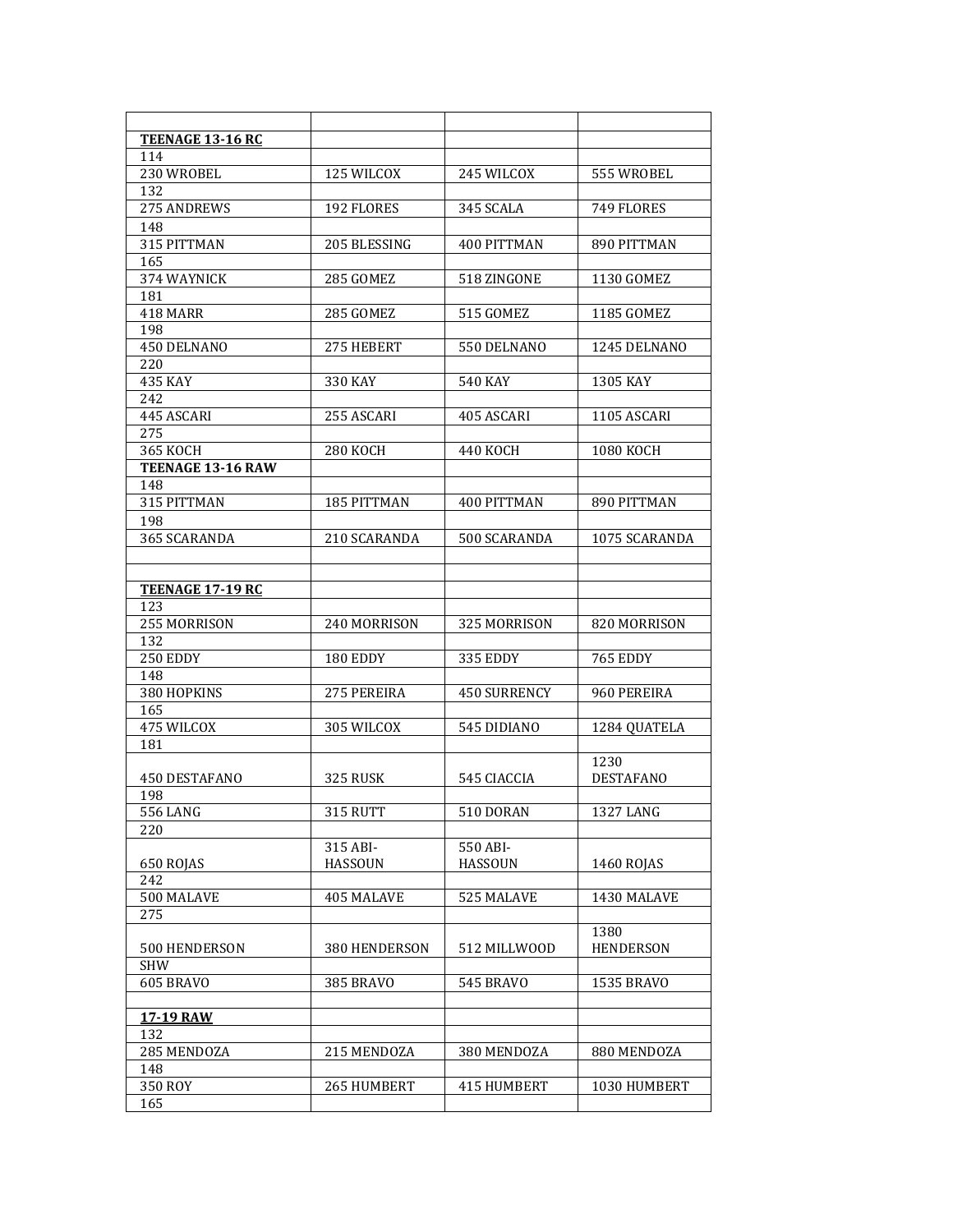| 420 CONNOR             | 285 CONNOR          | 520 CONNOR           | 1225 CONNOR       |
|------------------------|---------------------|----------------------|-------------------|
| 181                    |                     |                      |                   |
| 350 HASSAN             | 275 TODD            | 440 HASSAN           | 1035 HASSAN       |
| 198                    |                     |                      |                   |
| 420 TORRES             | 270 TORRES          | 550 TORRES           | 1240 TORRES       |
|                        |                     |                      |                   |
| 220                    |                     |                      |                   |
| 430 STRIBLING          | 300 STRIBLING       | 515 STRIBLING        | 1245 STRIBLING    |
|                        |                     |                      |                   |
| <b>JUNIOR 20-23 RC</b> |                     |                      |                   |
| 132                    |                     |                      |                   |
| 365 GONZALEZ           | 275 GILLEY          | 420 GONZALEZ         | 1045 GONZALEZ     |
| 148                    |                     |                      |                   |
| 330 CHAVES             | 325 CHAVES          | <b>405 CHAVES</b>    | 1060 CHAVES       |
| 165                    |                     |                      |                   |
| 475 DIDIANO            | 323 DIDIANO         | 555 DIDIANO          | 1355 DIDIANO      |
| 181                    |                     |                      |                   |
|                        |                     |                      |                   |
| 570 RICHARDSON         | 380 HOBAICA         | 625 NOLAN            | 1530 HOBAICA      |
| 198                    |                     |                      |                   |
| 610 RICHARDSON         | 350 NOLAN           | 650 NOLAN            | <b>1550 NOLAN</b> |
| 220                    |                     |                      |                   |
|                        | 390                 | 605                  | 1635              |
| 640 MESABLISHVILI      | MESABLISHVILI       | MESABLISHVILI        | MESABLISHVILI     |
| 242                    |                     |                      |                   |
| 600 LOBUE              | <b>358 LOBUE</b>    | <b>551 LOBUE</b>     | 1499 LOBUE        |
| 275                    |                     |                      |                   |
|                        |                     |                      | 1576              |
|                        |                     |                      |                   |
| 661 FAMBROUGH          | 405 ZADROZNY        | 630 GRIFFITH         | FAMBROUGH         |
| SHW                    |                     |                      |                   |
|                        |                     |                      | 1905              |
| <b>635 HARTRANFT</b>   | 505 HARTRANFT       | <b>765 HARTRANFT</b> | <b>HARTRANFT</b>  |
|                        |                     |                      |                   |
| <b>JUNIOR RAW</b>      |                     |                      |                   |
| 165                    |                     |                      |                   |
| <b>420 ROSS</b>        | 215 ROSS            | <b>450 ROSS</b>      | 1085 ROSS         |
| 181                    |                     |                      |                   |
| 440 HOWARD             | 330 GOMEZ           | 530 WITANEK          | 1275 GOMEZ        |
| 220                    |                     |                      |                   |
|                        |                     |                      | 1430 APPELL       |
| 505 APPELL             | 325 APPELL          | 600 APPELL           |                   |
| 242                    |                     |                      |                   |
| 480 SPAWTON            | 345 SPAWTON         | 540 SPAWTON          | 1365 SPAWTON      |
| 300                    |                     |                      |                   |
| 550 DRURY              | 315 DRURY           | 575 DRURY            | 1440 DRURY        |
|                        |                     |                      |                   |
| <b>OPEN RC</b>         |                     |                      |                   |
| 148                    |                     |                      |                   |
|                        |                     |                      |                   |
|                        |                     |                      | 1260              |
| 480 TENDENCIA          | 305 WILSON          | 505 WILSON           | TENDENCIA         |
| 165                    |                     |                      |                   |
|                        | 350                 |                      |                   |
| 500 KLEYZIT            | CANTAGALLO          | 610 HART             | <b>1335 HART</b>  |
| 181                    |                     |                      |                   |
|                        | 395                 | 705                  | 1585              |
| 525 MCFADDEN           | DZAMUKASHVILI       | DZAMUKASHVILI        | DZAMUKASHVILI     |
| 198                    |                     |                      |                   |
|                        |                     | 620                  |                   |
| 610 RICHARDSON         | 375 O'STEEN         | RICHARDSON           | 1565 CHAVES       |
|                        |                     |                      |                   |
| 220                    |                     |                      |                   |
| 640 KLIEFOTH           | <b>420 SCHAFFER</b> | 720 HICHRI           | 1745 HICHRI       |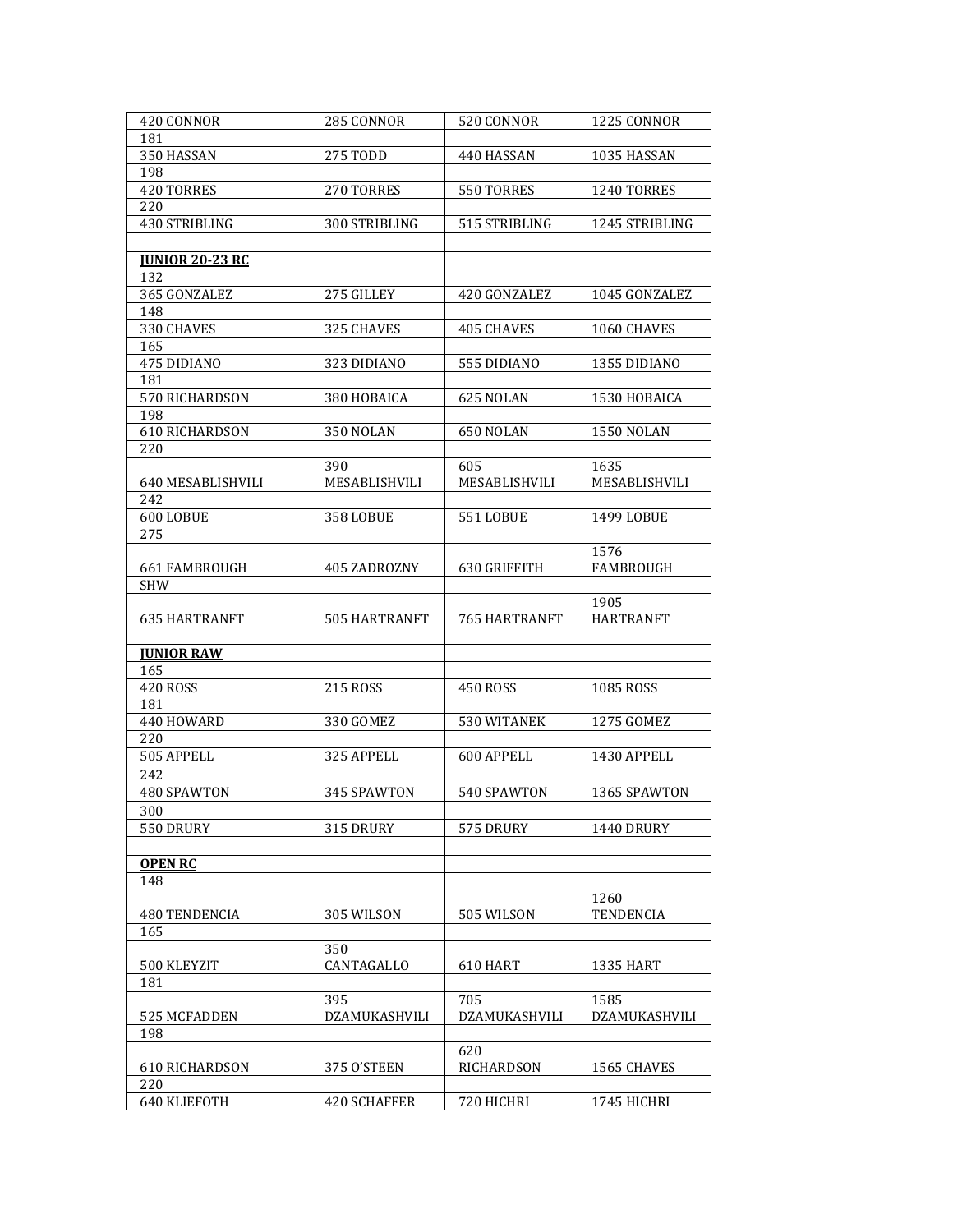| 242                     |                     |                   |                   |
|-------------------------|---------------------|-------------------|-------------------|
| 644 KRISTOFF            | 424 MERHK           | 749 COOPER        | 1725 COOPER       |
| 275                     |                     |                   |                   |
| 760 FRANCIS             | 485 RAYNOR          | 750 FRANCIS       | 1905 FRANCIS      |
| 300                     |                     |                   |                   |
| 575 ANDERSON            | 425 UNGER           | 605 UNGER         | <b>1530 UNGER</b> |
| <b>SHW</b>              |                     |                   |                   |
|                         |                     |                   | 1905              |
| 738 HUESMAN             | <b>520 JAHN</b>     | 765 HARTRANFT     | <b>HARTRANFT</b>  |
| <b>OPEN RAW</b>         |                     |                   |                   |
| 148                     |                     |                   |                   |
|                         |                     |                   |                   |
| 385 JAMES<br>165        | 225 JAMES           | 480 JAMES         | <b>1090 JAMES</b> |
|                         |                     |                   |                   |
| 405 HART                | 280 HART            | 620 HART          | <b>1305 HART</b>  |
| 181                     |                     |                   |                   |
| <b>470 HILL</b>         | <b>285 HILL</b>     | 600 HILL          | 1355 HILL         |
| 198                     |                     |                   |                   |
| <b>505 FOX</b>          | 270 FOX             | 525 FOX           | 1300 FOX          |
| 220                     |                     |                   |                   |
| <b>420 HANINGTON</b>    | <b>355 REINO</b>    | 470 HANINGTON     | <b>1240 REINO</b> |
| 242                     |                     |                   |                   |
|                         |                     |                   | 1610              |
| 600 DESOL               | 375 EMMICK          | 685 LANDOLINA     | LANDOLINA         |
| 275                     |                     |                   |                   |
| <b>600 ARCHETKO</b>     | 470 BUSH            | 675 BUSH          | 1730 BUSH         |
|                         |                     |                   |                   |
| <b>LIFETIME OPEN RC</b> |                     |                   |                   |
| 114                     |                     |                   |                   |
| 253 ULLMAN              | 181 ULLMAN          | 347 ULLMAN        | 782 ULLMAN        |
| 148                     |                     |                   |                   |
|                         |                     |                   | 1260              |
| 480 TENDENCIA           | 295 WILSON          | 505 WILSON        | <b>TENDENCIA</b>  |
| 165                     |                     |                   |                   |
| 474 ROSATO              | 347 ROSATO          | 610 HART          | 1355 ROSATO       |
| 181                     |                     |                   |                   |
| 550 HOBAICA             | 380 HOBAICA         | 600 HOBAICA       | 1530 HOBAICA      |
| 198                     |                     |                   |                   |
|                         |                     | 620               | 1525              |
| <b>625 RICHARDSON</b>   | 380 BISHOP          | <b>RICHARDSON</b> | RICHARDSON        |
| 220                     |                     |                   |                   |
| 639 MCDONNELL           | <b>500 DAVIS</b>    | 720 HICHRI        | 1745 HICHRI       |
| 242                     |                     |                   |                   |
| 644 KRISTOFF            | 413 DEBARI          | 749 COOPER        | 1725 COOPER       |
| 275                     |                     |                   |                   |
| 705 AMBROSE             | 415 AMBROSE         | 760 FRANCIS       | 1855 FRANCIS      |
| <b>SHW</b>              |                     |                   |                   |
|                         |                     |                   | 1918              |
| 771 MCLAUGHLIN          | 505 HARTRANFT       | 765 HARTRANFT     | MCLAUGHLIN        |
| <b>LIFETIME RAW</b>     |                     |                   |                   |
| 148                     |                     |                   |                   |
| 385 JAMES               | 225 IAMES           | 480 JAMES         | 1090 JAMES        |
| 165                     |                     |                   |                   |
| 285 HANLON              | 250 HANLON          | 475 HANLON        | 1010 HANLON       |
| 181                     |                     |                   |                   |
| 465 GIAGIOS             | 265 GIAGIOS         | 570 JOHNSON       | 1200 GIAGIOS      |
| 198                     |                     |                   |                   |
|                         | 265                 | 455               | 1070              |
| <b>450 STRINGFELLOW</b> | <b>STRINGFELLOW</b> | STRINGFELLOW      | STRINGFELLOW      |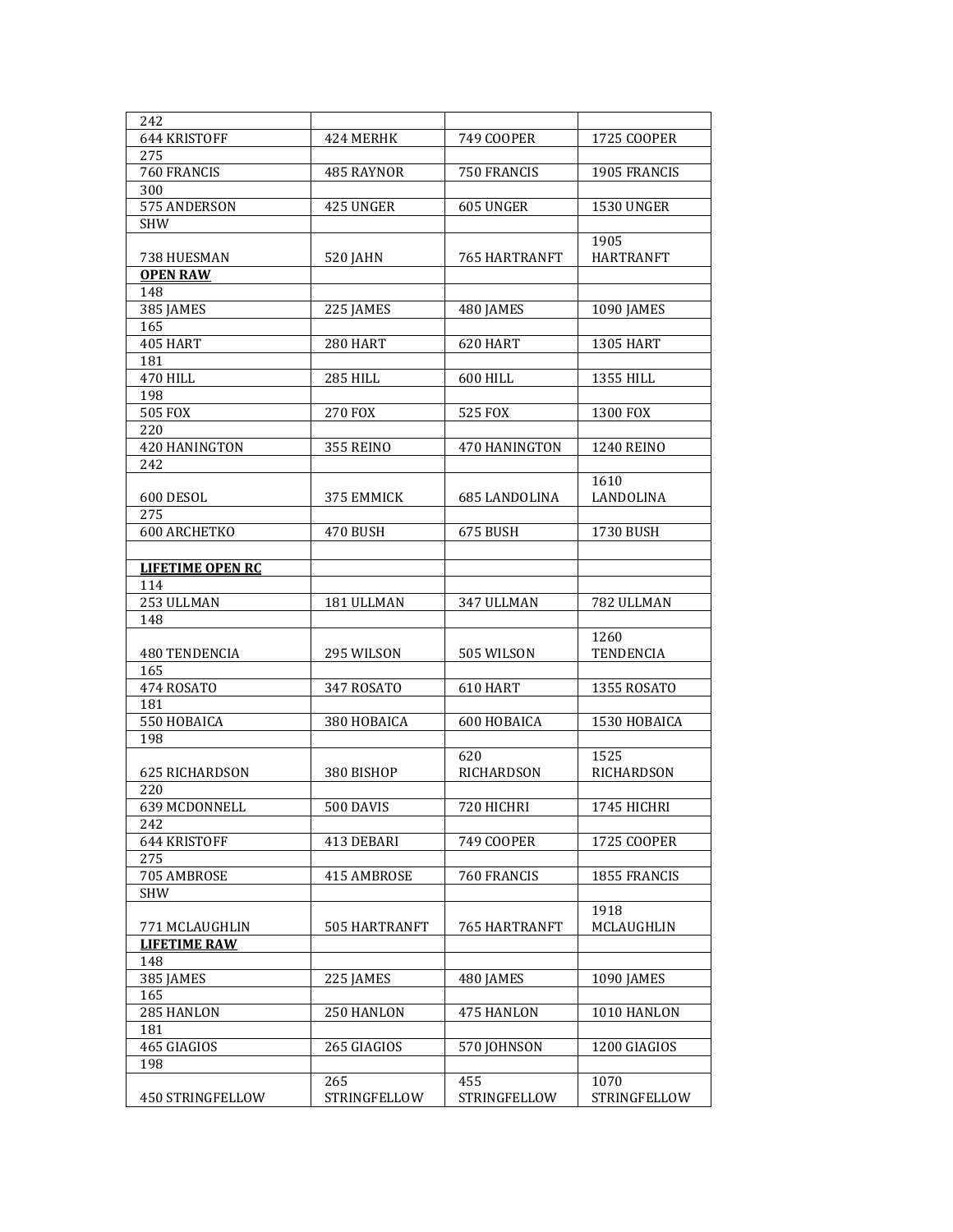| 220                        |                    |                      |                      |
|----------------------------|--------------------|----------------------|----------------------|
|                            |                    |                      | 1165                 |
| 420 HANINGTON              | 275 HANINGTON      | 470 HANINGTON        | <b>HANINGTON</b>     |
| 242                        |                    |                      |                      |
|                            |                    |                      | 1610                 |
| 600 DESOL                  | 360 LANDOLINA      | <b>685 LANDOLINA</b> | LANDOLINA            |
| 275                        |                    |                      |                      |
| <b>585 BUSH</b>            | 470 BUSH           | 675 BUSH             | 1730 BUSH            |
|                            |                    |                      |                      |
| <b>SUBMASTERS 35-39 RC</b> |                    |                      |                      |
| 132                        |                    |                      |                      |
| 214 MELROSE                | 231 MELROSE        | 308 MELROSE          | 755 MELROSE          |
| 148                        |                    |                      |                      |
|                            |                    |                      | 1170                 |
| 460 TENDENCIA              | 250 TENDENCIA      | 460 TENDENCIA        | <b>TENDENCIA</b>     |
| 165                        |                    |                      |                      |
| 465 LUCAS                  | 315 CLARKE         | 495 CLARKE           | 1230 LUCAS           |
| 181                        |                    |                      |                      |
|                            |                    |                      | 1285                 |
| 490 HOLLODICK              | 347 MISORSKI       | 490 HOLLODICK        | HOLLODICK            |
| 198                        |                    |                      |                      |
| 512 MCNINCH                | 380 AKERLY         | 630 RAY              | 1416 RAY             |
| 220                        |                    |                      |                      |
| 625 KLIEFOTH               | 350 KLEFOTH        | 620 QUINN            | 1550 KLIEFOTH        |
| 242                        |                    |                      |                      |
| 545 DEBARI                 | 413 DEBARI         | 605 DAVIS            | 1482 DEBARI          |
| 275                        |                    |                      |                      |
| 716 KRISTOFF               | 465 COTTRELL       | 720 BROOKS           | 1802 KRISTOFF        |
| <b>SHW</b>                 |                    |                      |                      |
| 635 JAHN                   | 520 JAHN           | 725 JAHN             | 1870 JAHN            |
| <b>SUBMASTERS RAW</b>      |                    |                      |                      |
| 181                        |                    |                      |                      |
| 445 DAWES                  | 350 DAWES          | 520 DAWES            | 1315 DAWES           |
| 198                        |                    |                      |                      |
| 440 TAPIA                  | 300 DUROCHER       | 520 TAPIA            | <b>1235 DUROCHER</b> |
| 300                        |                    |                      |                      |
| 660 RUGGIERA               | 480 RUGGIERA       | 600 RUGGIERA         | 1740 RUGGIERA        |
| <b>SHW</b>                 |                    |                      |                      |
| 445 GAULT                  | 375 GAULT          | 540 GAULT            | 1360 GAULT           |
|                            |                    |                      |                      |
| <b>MASTERS 40-44 RC</b>    |                    |                      |                      |
| 148                        |                    |                      |                      |
| 550 CONYERS                | <b>400 CONYERS</b> | <b>630 CONYERS</b>   | 1580 CONYERS         |
| 165                        |                    |                      |                      |
| 450 POLLARD                | 280 POLLARD        | 500 POLLARD          | 1250 POLLARD         |
| 181                        |                    |                      |                      |
| 440 CATINA                 | 290 JACKSON        | 529 DEAMICIS         | 1196 DEAMICIS        |
| 198                        |                    |                      |                      |
| <b>550 CHIN</b>            | 385 TILLSLEY       | 670 SADIV            | 1460 CHIN            |
| 220                        |                    |                      |                      |
| 640KLIEFOTH                | 380 MILLER         | 585 KLIEFOTH         | 1575 KLIEFOTH        |
| 242                        |                    |                      |                      |
| 595 COOPER                 | 395 BRADLEY        | 680 COOPER           | 1650 COOPER          |
| 275                        |                    |                      |                      |
| 567 POUNDS                 | 424 LUKLAN         | 585 POUNDS           | 1570 POUNDS          |
| 300                        |                    |                      |                      |
| 319 RAMBO                  | 259 RAMBO          | 325 RAMBO            | 931 RAMBO            |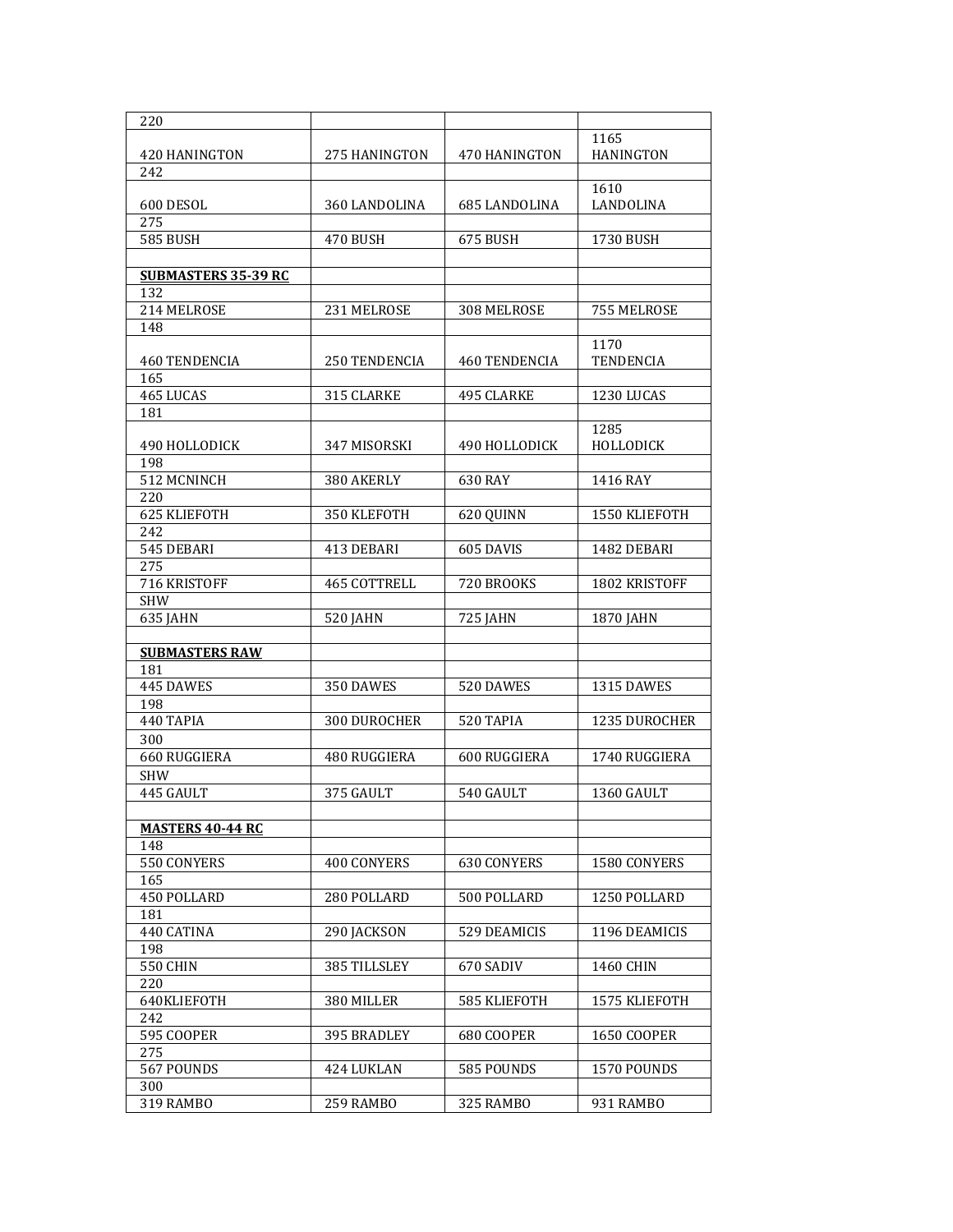| <b>SHW</b>               |                |                  |                    |
|--------------------------|----------------|------------------|--------------------|
| 720 JOHNSON              | 435 JOHNSON    | 645 JOHNSON      | 1800 JOHNSON       |
|                          |                |                  |                    |
| <b>MASTER 45-49 RC</b>   |                |                  |                    |
| 132                      |                |                  |                    |
| 315 WALKER               | 205 WALKER     | 400 WALKER       | 920 WALKER         |
| 148                      |                |                  |                    |
| 355 WILSON               | 305 WILSON     | 480 WILSON       | <b>1140 WILSON</b> |
| 165                      |                |                  |                    |
|                          | 260            |                  |                    |
| 425 MAXWELL              | CANTRAMBONE    | 435 MAXWELL      | 1075 MAXWELL       |
| 181                      |                |                  |                    |
| 518 STIRES               | 352 STIRES     | 580 WRIGHT       | 1410 STIRES        |
| 198                      |                |                  |                    |
| 507 YEARGIN              | 330 YEARGIN    | 584 YEARGIN      | 1421 YEARGIN       |
| 220                      |                |                  |                    |
| 413 SCHEMEL              | 310 YARNELL    | 535 YARNELL      | 1210 YARNELL       |
| 242                      |                |                  |                    |
| <b>578 TONDO</b>         | 360 KUTIN      | 580 KUTIN        | 1455 TONDO         |
| 275                      |                |                  |                    |
|                          |                |                  | 1875               |
| 725 MCFADDEN             | 450 MCFADDEN   | 700 MCFADDEN     | <b>MCFADDEN</b>    |
| 300                      |                |                  |                    |
| 675 RAYNOR               | 425 RAYNOR     | 625 RAYNOR       | 1725 RAYNOR        |
|                          |                |                  |                    |
| <b>SHW</b>               |                |                  |                    |
| 635 MIGNOT               | 435 MIGNOT     | 600 MIGNOT       | 1655 MIGNOT        |
| <b>MASTERS 45-49 RAW</b> |                |                  |                    |
| 148                      |                |                  |                    |
| 225 PRICE                | 125 PRICE      | 250 PRICE        | 600 PRICE          |
| 165                      |                |                  |                    |
| 405 WILLIAMS             | 320 WILLIAMS   | 450 WILLIAMS     | 1175 WILLIAMS      |
|                          |                |                  |                    |
| <b>MASTERS 50-54 RC</b>  |                |                  |                    |
| 148                      |                |                  |                    |
| 380 WILSON               | 295 WILSON     | 505 WILSON       | 1180 WILSON        |
| 165                      |                |                  |                    |
|                          |                |                  | 1130               |
| 400 HOXWORTH             | 270 THARP      | 505 HOXWORTH     | <b>HOXWORTH</b>    |
| 181                      |                |                  |                    |
|                          |                |                  | 1305               |
| 510 FOX                  | 325 WILCOX     | 515 STIRES       | STIRES/WILCOX      |
| 198                      |                |                  |                    |
| 550 WILCOX               | 340 WILCOX     | 510 WILCOX       | 1400 WILCOX        |
| 220                      |                |                  |                    |
| 450 JONES                | 370 MURRAY     | <b>500 JONES</b> | 1230 JONES         |
| 242                      |                |                  |                    |
| 501 BROWN                | 418 BROWN      | 535 BUCCHIONI    | 1394 BROWN         |
| 275                      |                |                  |                    |
| 760 FRANCIS              | 395 FRANCIS    | 760 FRANCIS      | 1905 FRANCIS       |
| <b>SHW</b>               |                |                  |                    |
|                          |                |                  | 1075               |
| <b>435 STEVENSON</b>     | 205 STEVENSON  | 435 STEVENSON    | <b>STEVENSON</b>   |
|                          |                |                  |                    |
| <b>MASTERS 50-54 RAW</b> |                |                  |                    |
| 198                      |                |                  |                    |
| 505 FOX                  | <b>270 FOX</b> | 525 FOX          | 1300 FOX           |
| 220                      |                |                  |                    |
| 410 MURRAY               | 370 MURRAY     | 430 MURRAY       | 120 MURRAY         |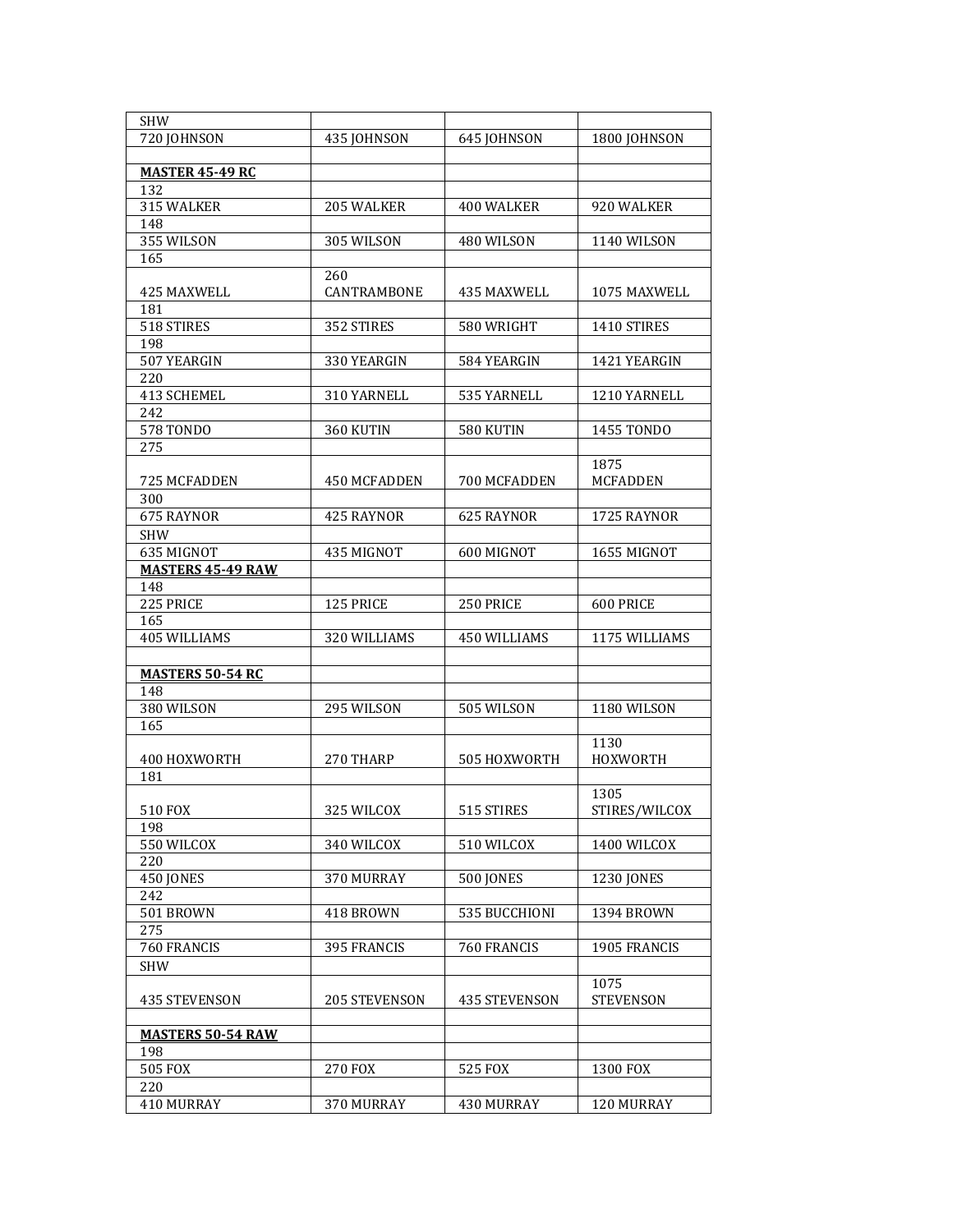| <b>MASTERS 55-59 RC</b><br>148<br>215 FREIDES<br>185 FREIDES<br>335 FREIDES<br>735 FREIDES<br>165<br>1125<br>400 HOXWORTH<br>225 HOXWORTH<br>500 HOXWORTH<br>HOXWORTH<br>198<br>485 YEARGIN<br>400 VAN ALLEN<br>650 YEARGIN<br>1490 YEARGIN<br>220<br>405 JONES<br><b>235 JONES</b><br>400 JONES<br><b>1040 JONES</b><br>242<br>250 MAGUIRE<br>275 MAGUIRE<br>325 MAGUIRE<br>850 MAGUIRE<br>275<br>400 CRANS<br>270 CRANS<br>460 CRANS<br><b>1130 CRANS</b><br><b>SHW</b><br>435 CALHOUN<br>275 CALHOUN<br><b>460 STEVENSON</b><br>1115 CALHOUN<br><b>MASTERS 55-59 RAW</b><br>198<br>280 DEAMICIS<br>210 DEAMCIS<br>445 DEAMICIS<br>935 DEAMICIS<br><b>MASTERS 60-64 RC</b><br>165<br>340 DEMENT<br>240 DEMENT<br>340 DEMENT<br>925 DEMENT<br>181<br>385 DENNISON<br>275 CURREY<br>540 DENNISON<br>1110 DENNISON<br>198<br>252<br>501<br>1157<br>ZIMMERMAN<br>ZIMMERMAN<br>ZIMMERMAN<br><b>402 ZIMMERMAN</b><br>220<br>345 BUCCHIONI<br>235 BUCCHIONI<br>425 BUCCHIONI<br>1005 BUCCHIONI<br>242<br>375 BUCCHIONI<br>275 GONZALEZ<br>520 BUCCHIONI<br>1110 BUCCHIONI<br>275<br>390 CRANS<br>210 CRANS<br>410 CRANS<br>1010 CRANS<br>60-64 RAW<br>181<br>300 JACKSON<br>225 IACKSON<br>300 IACKSON<br>825 JACKSON<br><b>MASTER 65-69 RC</b><br>198<br>285 GRESHAM<br>520 BAYER<br>485 BAYER<br>1210 BAYER<br>220<br><b>350 JONES</b><br><b>200 JONES</b><br><b>350 JONES</b><br><b>900 IONES</b><br>275<br>375 BUCCHIONI<br>235 BUCCHIONI<br>515 BUCCHIONI<br>1125 BUCCHIONI<br><b>SHW</b><br>265 JACOBSEN<br>225 IACOBSEN<br>405 IACOBSEN<br>910 IACOBSEN<br><u>MASTER 70-74 RC</u><br>165<br>237 BENDEL<br>176 BENDEL<br>363 BENDEL<br>777 BENDEL<br>181<br>295 HARRELL<br>195 HARRELL<br>424 LEVESQUE<br>856 LEVESQUE |  |  |
|-------------------------------------------------------------------------------------------------------------------------------------------------------------------------------------------------------------------------------------------------------------------------------------------------------------------------------------------------------------------------------------------------------------------------------------------------------------------------------------------------------------------------------------------------------------------------------------------------------------------------------------------------------------------------------------------------------------------------------------------------------------------------------------------------------------------------------------------------------------------------------------------------------------------------------------------------------------------------------------------------------------------------------------------------------------------------------------------------------------------------------------------------------------------------------------------------------------------------------------------------------------------------------------------------------------------------------------------------------------------------------------------------------------------------------------------------------------------------------------------------------------------------------------------------------------------------------------------------------------------------------------------------------------------------------------------------------------------------|--|--|
|                                                                                                                                                                                                                                                                                                                                                                                                                                                                                                                                                                                                                                                                                                                                                                                                                                                                                                                                                                                                                                                                                                                                                                                                                                                                                                                                                                                                                                                                                                                                                                                                                                                                                                                         |  |  |
|                                                                                                                                                                                                                                                                                                                                                                                                                                                                                                                                                                                                                                                                                                                                                                                                                                                                                                                                                                                                                                                                                                                                                                                                                                                                                                                                                                                                                                                                                                                                                                                                                                                                                                                         |  |  |
|                                                                                                                                                                                                                                                                                                                                                                                                                                                                                                                                                                                                                                                                                                                                                                                                                                                                                                                                                                                                                                                                                                                                                                                                                                                                                                                                                                                                                                                                                                                                                                                                                                                                                                                         |  |  |
|                                                                                                                                                                                                                                                                                                                                                                                                                                                                                                                                                                                                                                                                                                                                                                                                                                                                                                                                                                                                                                                                                                                                                                                                                                                                                                                                                                                                                                                                                                                                                                                                                                                                                                                         |  |  |
|                                                                                                                                                                                                                                                                                                                                                                                                                                                                                                                                                                                                                                                                                                                                                                                                                                                                                                                                                                                                                                                                                                                                                                                                                                                                                                                                                                                                                                                                                                                                                                                                                                                                                                                         |  |  |
|                                                                                                                                                                                                                                                                                                                                                                                                                                                                                                                                                                                                                                                                                                                                                                                                                                                                                                                                                                                                                                                                                                                                                                                                                                                                                                                                                                                                                                                                                                                                                                                                                                                                                                                         |  |  |
|                                                                                                                                                                                                                                                                                                                                                                                                                                                                                                                                                                                                                                                                                                                                                                                                                                                                                                                                                                                                                                                                                                                                                                                                                                                                                                                                                                                                                                                                                                                                                                                                                                                                                                                         |  |  |
|                                                                                                                                                                                                                                                                                                                                                                                                                                                                                                                                                                                                                                                                                                                                                                                                                                                                                                                                                                                                                                                                                                                                                                                                                                                                                                                                                                                                                                                                                                                                                                                                                                                                                                                         |  |  |
|                                                                                                                                                                                                                                                                                                                                                                                                                                                                                                                                                                                                                                                                                                                                                                                                                                                                                                                                                                                                                                                                                                                                                                                                                                                                                                                                                                                                                                                                                                                                                                                                                                                                                                                         |  |  |
|                                                                                                                                                                                                                                                                                                                                                                                                                                                                                                                                                                                                                                                                                                                                                                                                                                                                                                                                                                                                                                                                                                                                                                                                                                                                                                                                                                                                                                                                                                                                                                                                                                                                                                                         |  |  |
|                                                                                                                                                                                                                                                                                                                                                                                                                                                                                                                                                                                                                                                                                                                                                                                                                                                                                                                                                                                                                                                                                                                                                                                                                                                                                                                                                                                                                                                                                                                                                                                                                                                                                                                         |  |  |
|                                                                                                                                                                                                                                                                                                                                                                                                                                                                                                                                                                                                                                                                                                                                                                                                                                                                                                                                                                                                                                                                                                                                                                                                                                                                                                                                                                                                                                                                                                                                                                                                                                                                                                                         |  |  |
|                                                                                                                                                                                                                                                                                                                                                                                                                                                                                                                                                                                                                                                                                                                                                                                                                                                                                                                                                                                                                                                                                                                                                                                                                                                                                                                                                                                                                                                                                                                                                                                                                                                                                                                         |  |  |
|                                                                                                                                                                                                                                                                                                                                                                                                                                                                                                                                                                                                                                                                                                                                                                                                                                                                                                                                                                                                                                                                                                                                                                                                                                                                                                                                                                                                                                                                                                                                                                                                                                                                                                                         |  |  |
|                                                                                                                                                                                                                                                                                                                                                                                                                                                                                                                                                                                                                                                                                                                                                                                                                                                                                                                                                                                                                                                                                                                                                                                                                                                                                                                                                                                                                                                                                                                                                                                                                                                                                                                         |  |  |
|                                                                                                                                                                                                                                                                                                                                                                                                                                                                                                                                                                                                                                                                                                                                                                                                                                                                                                                                                                                                                                                                                                                                                                                                                                                                                                                                                                                                                                                                                                                                                                                                                                                                                                                         |  |  |
|                                                                                                                                                                                                                                                                                                                                                                                                                                                                                                                                                                                                                                                                                                                                                                                                                                                                                                                                                                                                                                                                                                                                                                                                                                                                                                                                                                                                                                                                                                                                                                                                                                                                                                                         |  |  |
|                                                                                                                                                                                                                                                                                                                                                                                                                                                                                                                                                                                                                                                                                                                                                                                                                                                                                                                                                                                                                                                                                                                                                                                                                                                                                                                                                                                                                                                                                                                                                                                                                                                                                                                         |  |  |
|                                                                                                                                                                                                                                                                                                                                                                                                                                                                                                                                                                                                                                                                                                                                                                                                                                                                                                                                                                                                                                                                                                                                                                                                                                                                                                                                                                                                                                                                                                                                                                                                                                                                                                                         |  |  |
|                                                                                                                                                                                                                                                                                                                                                                                                                                                                                                                                                                                                                                                                                                                                                                                                                                                                                                                                                                                                                                                                                                                                                                                                                                                                                                                                                                                                                                                                                                                                                                                                                                                                                                                         |  |  |
|                                                                                                                                                                                                                                                                                                                                                                                                                                                                                                                                                                                                                                                                                                                                                                                                                                                                                                                                                                                                                                                                                                                                                                                                                                                                                                                                                                                                                                                                                                                                                                                                                                                                                                                         |  |  |
|                                                                                                                                                                                                                                                                                                                                                                                                                                                                                                                                                                                                                                                                                                                                                                                                                                                                                                                                                                                                                                                                                                                                                                                                                                                                                                                                                                                                                                                                                                                                                                                                                                                                                                                         |  |  |
|                                                                                                                                                                                                                                                                                                                                                                                                                                                                                                                                                                                                                                                                                                                                                                                                                                                                                                                                                                                                                                                                                                                                                                                                                                                                                                                                                                                                                                                                                                                                                                                                                                                                                                                         |  |  |
|                                                                                                                                                                                                                                                                                                                                                                                                                                                                                                                                                                                                                                                                                                                                                                                                                                                                                                                                                                                                                                                                                                                                                                                                                                                                                                                                                                                                                                                                                                                                                                                                                                                                                                                         |  |  |
|                                                                                                                                                                                                                                                                                                                                                                                                                                                                                                                                                                                                                                                                                                                                                                                                                                                                                                                                                                                                                                                                                                                                                                                                                                                                                                                                                                                                                                                                                                                                                                                                                                                                                                                         |  |  |
|                                                                                                                                                                                                                                                                                                                                                                                                                                                                                                                                                                                                                                                                                                                                                                                                                                                                                                                                                                                                                                                                                                                                                                                                                                                                                                                                                                                                                                                                                                                                                                                                                                                                                                                         |  |  |
|                                                                                                                                                                                                                                                                                                                                                                                                                                                                                                                                                                                                                                                                                                                                                                                                                                                                                                                                                                                                                                                                                                                                                                                                                                                                                                                                                                                                                                                                                                                                                                                                                                                                                                                         |  |  |
|                                                                                                                                                                                                                                                                                                                                                                                                                                                                                                                                                                                                                                                                                                                                                                                                                                                                                                                                                                                                                                                                                                                                                                                                                                                                                                                                                                                                                                                                                                                                                                                                                                                                                                                         |  |  |
|                                                                                                                                                                                                                                                                                                                                                                                                                                                                                                                                                                                                                                                                                                                                                                                                                                                                                                                                                                                                                                                                                                                                                                                                                                                                                                                                                                                                                                                                                                                                                                                                                                                                                                                         |  |  |
|                                                                                                                                                                                                                                                                                                                                                                                                                                                                                                                                                                                                                                                                                                                                                                                                                                                                                                                                                                                                                                                                                                                                                                                                                                                                                                                                                                                                                                                                                                                                                                                                                                                                                                                         |  |  |
|                                                                                                                                                                                                                                                                                                                                                                                                                                                                                                                                                                                                                                                                                                                                                                                                                                                                                                                                                                                                                                                                                                                                                                                                                                                                                                                                                                                                                                                                                                                                                                                                                                                                                                                         |  |  |
|                                                                                                                                                                                                                                                                                                                                                                                                                                                                                                                                                                                                                                                                                                                                                                                                                                                                                                                                                                                                                                                                                                                                                                                                                                                                                                                                                                                                                                                                                                                                                                                                                                                                                                                         |  |  |
|                                                                                                                                                                                                                                                                                                                                                                                                                                                                                                                                                                                                                                                                                                                                                                                                                                                                                                                                                                                                                                                                                                                                                                                                                                                                                                                                                                                                                                                                                                                                                                                                                                                                                                                         |  |  |
|                                                                                                                                                                                                                                                                                                                                                                                                                                                                                                                                                                                                                                                                                                                                                                                                                                                                                                                                                                                                                                                                                                                                                                                                                                                                                                                                                                                                                                                                                                                                                                                                                                                                                                                         |  |  |
|                                                                                                                                                                                                                                                                                                                                                                                                                                                                                                                                                                                                                                                                                                                                                                                                                                                                                                                                                                                                                                                                                                                                                                                                                                                                                                                                                                                                                                                                                                                                                                                                                                                                                                                         |  |  |
|                                                                                                                                                                                                                                                                                                                                                                                                                                                                                                                                                                                                                                                                                                                                                                                                                                                                                                                                                                                                                                                                                                                                                                                                                                                                                                                                                                                                                                                                                                                                                                                                                                                                                                                         |  |  |
|                                                                                                                                                                                                                                                                                                                                                                                                                                                                                                                                                                                                                                                                                                                                                                                                                                                                                                                                                                                                                                                                                                                                                                                                                                                                                                                                                                                                                                                                                                                                                                                                                                                                                                                         |  |  |
|                                                                                                                                                                                                                                                                                                                                                                                                                                                                                                                                                                                                                                                                                                                                                                                                                                                                                                                                                                                                                                                                                                                                                                                                                                                                                                                                                                                                                                                                                                                                                                                                                                                                                                                         |  |  |
|                                                                                                                                                                                                                                                                                                                                                                                                                                                                                                                                                                                                                                                                                                                                                                                                                                                                                                                                                                                                                                                                                                                                                                                                                                                                                                                                                                                                                                                                                                                                                                                                                                                                                                                         |  |  |
|                                                                                                                                                                                                                                                                                                                                                                                                                                                                                                                                                                                                                                                                                                                                                                                                                                                                                                                                                                                                                                                                                                                                                                                                                                                                                                                                                                                                                                                                                                                                                                                                                                                                                                                         |  |  |
|                                                                                                                                                                                                                                                                                                                                                                                                                                                                                                                                                                                                                                                                                                                                                                                                                                                                                                                                                                                                                                                                                                                                                                                                                                                                                                                                                                                                                                                                                                                                                                                                                                                                                                                         |  |  |
|                                                                                                                                                                                                                                                                                                                                                                                                                                                                                                                                                                                                                                                                                                                                                                                                                                                                                                                                                                                                                                                                                                                                                                                                                                                                                                                                                                                                                                                                                                                                                                                                                                                                                                                         |  |  |
|                                                                                                                                                                                                                                                                                                                                                                                                                                                                                                                                                                                                                                                                                                                                                                                                                                                                                                                                                                                                                                                                                                                                                                                                                                                                                                                                                                                                                                                                                                                                                                                                                                                                                                                         |  |  |
|                                                                                                                                                                                                                                                                                                                                                                                                                                                                                                                                                                                                                                                                                                                                                                                                                                                                                                                                                                                                                                                                                                                                                                                                                                                                                                                                                                                                                                                                                                                                                                                                                                                                                                                         |  |  |
|                                                                                                                                                                                                                                                                                                                                                                                                                                                                                                                                                                                                                                                                                                                                                                                                                                                                                                                                                                                                                                                                                                                                                                                                                                                                                                                                                                                                                                                                                                                                                                                                                                                                                                                         |  |  |
|                                                                                                                                                                                                                                                                                                                                                                                                                                                                                                                                                                                                                                                                                                                                                                                                                                                                                                                                                                                                                                                                                                                                                                                                                                                                                                                                                                                                                                                                                                                                                                                                                                                                                                                         |  |  |
|                                                                                                                                                                                                                                                                                                                                                                                                                                                                                                                                                                                                                                                                                                                                                                                                                                                                                                                                                                                                                                                                                                                                                                                                                                                                                                                                                                                                                                                                                                                                                                                                                                                                                                                         |  |  |
|                                                                                                                                                                                                                                                                                                                                                                                                                                                                                                                                                                                                                                                                                                                                                                                                                                                                                                                                                                                                                                                                                                                                                                                                                                                                                                                                                                                                                                                                                                                                                                                                                                                                                                                         |  |  |
|                                                                                                                                                                                                                                                                                                                                                                                                                                                                                                                                                                                                                                                                                                                                                                                                                                                                                                                                                                                                                                                                                                                                                                                                                                                                                                                                                                                                                                                                                                                                                                                                                                                                                                                         |  |  |
|                                                                                                                                                                                                                                                                                                                                                                                                                                                                                                                                                                                                                                                                                                                                                                                                                                                                                                                                                                                                                                                                                                                                                                                                                                                                                                                                                                                                                                                                                                                                                                                                                                                                                                                         |  |  |
|                                                                                                                                                                                                                                                                                                                                                                                                                                                                                                                                                                                                                                                                                                                                                                                                                                                                                                                                                                                                                                                                                                                                                                                                                                                                                                                                                                                                                                                                                                                                                                                                                                                                                                                         |  |  |
|                                                                                                                                                                                                                                                                                                                                                                                                                                                                                                                                                                                                                                                                                                                                                                                                                                                                                                                                                                                                                                                                                                                                                                                                                                                                                                                                                                                                                                                                                                                                                                                                                                                                                                                         |  |  |
|                                                                                                                                                                                                                                                                                                                                                                                                                                                                                                                                                                                                                                                                                                                                                                                                                                                                                                                                                                                                                                                                                                                                                                                                                                                                                                                                                                                                                                                                                                                                                                                                                                                                                                                         |  |  |
|                                                                                                                                                                                                                                                                                                                                                                                                                                                                                                                                                                                                                                                                                                                                                                                                                                                                                                                                                                                                                                                                                                                                                                                                                                                                                                                                                                                                                                                                                                                                                                                                                                                                                                                         |  |  |
|                                                                                                                                                                                                                                                                                                                                                                                                                                                                                                                                                                                                                                                                                                                                                                                                                                                                                                                                                                                                                                                                                                                                                                                                                                                                                                                                                                                                                                                                                                                                                                                                                                                                                                                         |  |  |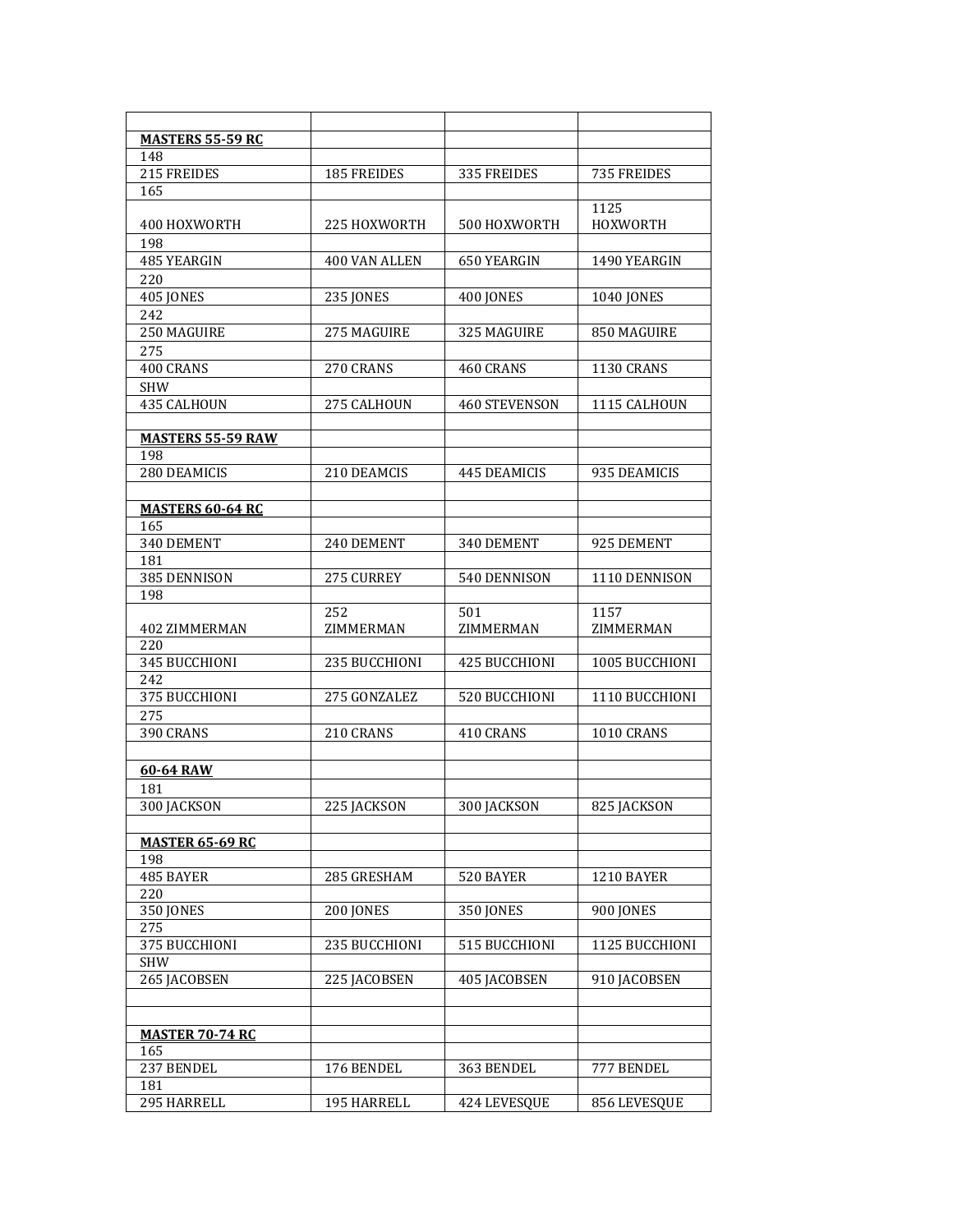| 198                     |               |                 |               |
|-------------------------|---------------|-----------------|---------------|
| 310 HARRELL             | 210 HARRELL   | 440 LEVESQUE    | 900 LEVESQUE  |
|                         |               |                 |               |
| <u>MASTER 75-79 RC</u>  |               |                 |               |
| 132                     |               |                 |               |
| 135 SMITH               | 175 SMITH     | 255 SMITH       | 565 SMITH     |
| 181                     |               |                 |               |
| 250 DICKERSON           | 215 DICKERSON | 280 DICKERSON   | 745 DICKERSON |
|                         |               |                 |               |
| <b>MASTER 75-79 RAW</b> |               |                 |               |
| 181                     |               |                 |               |
| 260 HARRELL             | 215 DICKERSON | 340 HARRELL     | 780 HARRELL   |
|                         |               |                 |               |
| <b>MASTER 80-84 RC</b>  |               |                 |               |
| 181                     |               |                 |               |
|                         | 205           | 295             |               |
| 225 MCCLELLAND          | MCCLELLAND    | MCCLELLAND      | 725 MCCLELAND |
|                         |               |                 |               |
| POLICE/FIRE/MILITARY    |               |                 |               |
| RC                      |               |                 |               |
| 132                     |               |                 |               |
| 214 MELROSE             | 231 MELROSE   | 308 MELROSE     | 755 MELROSE   |
| 165                     |               |                 |               |
| 345 THOMAS              | 285 THOMAS    | 415 THOMAS      | 1045 THOMAS   |
| 181                     |               |                 |               |
| <b>475 REEVES</b>       | 350 REEVES    | 555 REEVES      | 1360 REEVES   |
| 198                     |               |                 |               |
| 475 ROGERS              | 305 ROGERS    | 535 DEAMICIS    | 1290 ROGERS   |
| 220                     |               |                 |               |
| 512 RIVERS              | 350 FULMER    | 540 FULMER      | 1390 FULMER   |
| 242                     |               |                 |               |
| 615 ARNOLD              | 413 DIBARI    | 600 ARNOLD      | 1580 ARNOLD   |
| 275                     |               |                 |               |
|                         |               | 578             | 1515          |
| 584 SILVERBLOOM         | 407 OCAMPO    | SILVEBLOOM      | SILVERBLOOM   |
| <b>SHW</b>              |               |                 |               |
| 635 MIGNOT              | 420 MIGNOT    | 600 MIGNOT      | 1665 MIGNOT   |
|                         |               |                 |               |
| POLICE/FIRE/MILT        |               |                 |               |
| <b>RAW</b>              |               |                 |               |
| 132                     |               |                 |               |
| 315 BARKER              | 205 BARKER    | 335 BARKER      | 855 BARKER    |
| 181                     |               |                 |               |
| 300 JACKSON             | 225 JACKSON   | 300 JACKSON     | 825 JACKSON   |
| 198                     |               |                 |               |
| 280 DEAMICIS            | 210 DEAMICIS  | 445 DEAMICIS    | 935 DEAMICIS  |
| 220                     |               |                 |               |
| 375 MALONE              | 305 MALONE    | 490 MALONE      | 1170 MALONE   |
|                         |               |                 |               |
| <b>SPECIAL OLYMPIAN</b> |               |                 |               |
| <b>RAW</b>              |               |                 |               |
| 275                     |               |                 |               |
| 590 HILL                | 355 HILL      | <b>540 HILL</b> | 1485 HILL     |
| SPECIAL OLYMPIAN        |               |                 |               |
| <b>RAW RC</b>           |               |                 |               |
| 300                     |               |                 |               |
| 620 HILL                | 410 HILL      | <b>545 HILL</b> | 1575 HILL     |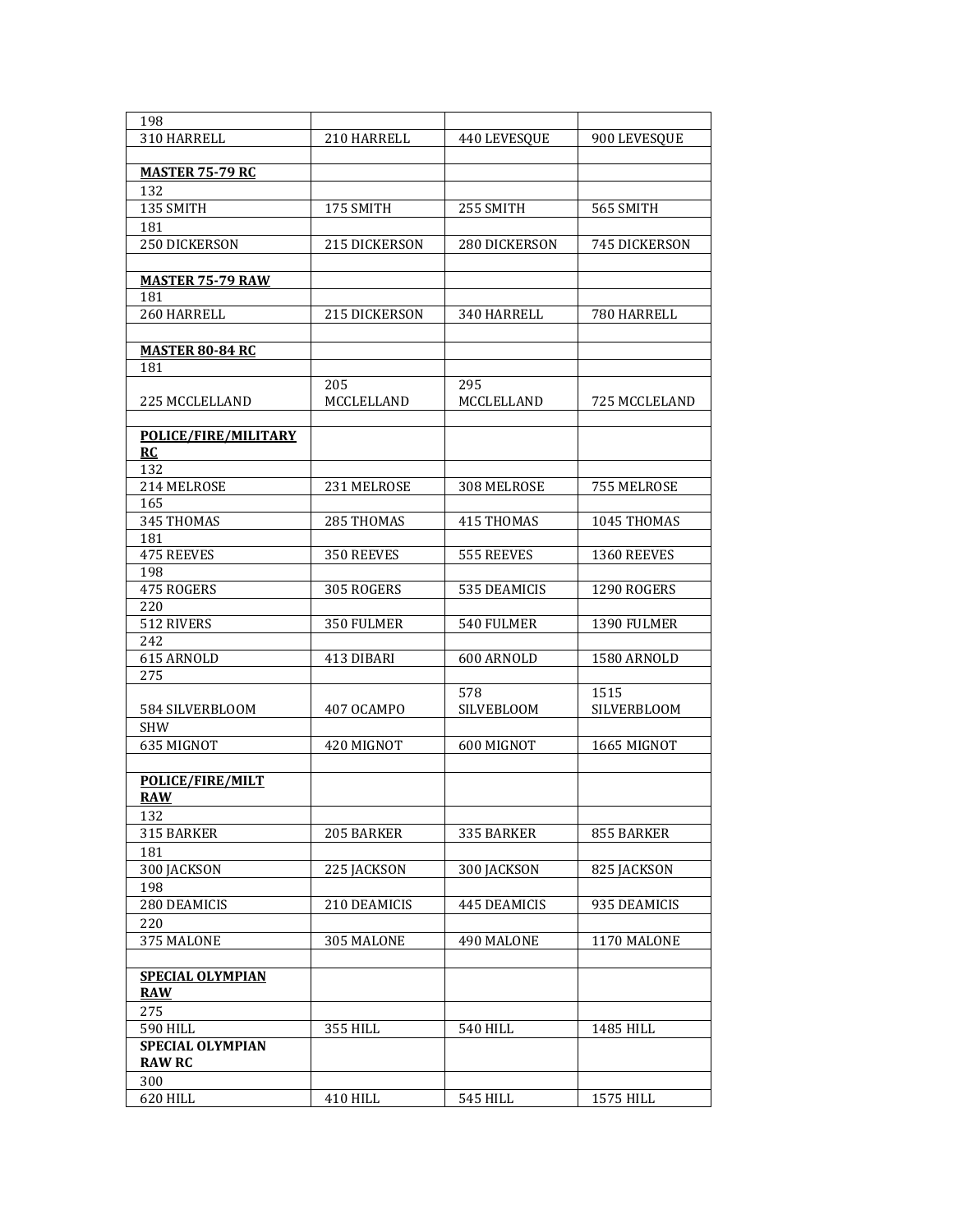## **WNPF WORLD Powerlifting Records**

## **Single ply records are at the bottom of the page**

IF A DIVISION IS NOT LISTED THIS INDICATES THERE IS NOT A WORLD RECORD IN THAT WEIGHT CLASS. IF YOU HAVE SET A WNPF WORLD (POWERLIFTING) RECORD AND IT IS NOT LISTED PLEASE EMAIL US AT [WNPF@AOL.COM](mailto:WNPF@AOL.COM) SO WE CAN CORRECT IT.

## **DOUBLE-PLY RECORDS**

| YOUTH DIVISION     |                |                   |                    |
|--------------------|----------------|-------------------|--------------------|
| SQ                 | <b>BP</b>      | DL                | <b>TOTAL</b>       |
|                    |                |                   |                    |
| $11 - 12$          |                |                   |                    |
| 114                |                |                   |                    |
| 300 MCCLOSKY       | 150 MCCLOSKY   | 340 MCCLOSKY      | 790 MCCLOSKY       |
|                    |                |                   |                    |
| <b>TEEN 13-16</b>  |                |                   |                    |
| SQ                 | <b>BP</b>      | DL.               | <b>TOTAL</b>       |
| 114                |                |                   |                    |
| 300 PRUZINSKY      | 190 MCAVOY     | 355 PRUZINSKY     | 840 PRUZINSKY      |
| 123                |                |                   |                    |
| 340 THOMAS         | 185 THOMAS     | 350 THOMAS        | 875 THOMAS         |
| 132                |                |                   |                    |
| 365 MANTORE        | 215 MANTORE    | 355 MANTORE       | 935 MANTORE        |
| 148                |                |                   |                    |
| 465 BERNARD        | 270 BERNARD    | 500 BERNARD       | 1235 BERNARD       |
| 165                |                |                   |                    |
| 385 FERGUSON       | 260 FERGUSON   | <b>400 KERETZ</b> | 1060 FERGUSON      |
| 181                |                |                   |                    |
| 415 WONG           | 265 FOWLER     | 500 FOWLER        | 1165 FOWLER        |
| 198                |                |                   |                    |
| 400 RIVANO         | 300 RIVANO     | 470 RIVANO        | <b>1170 RIVANO</b> |
| 220                |                |                   |                    |
| <b>510-BAKER</b>   | 250-BAKER      | 450-BAKER         | 1210-BAKER         |
| 242                |                |                   |                    |
| 550 BARTOS         | 325 BARTOS     | 550 BARTOS        | 1425 BARTOS        |
| 275                |                |                   |                    |
| 475 MCCANN         | 250 MCCANN     | 500 MCCANN        | 1225 MCCANN        |
| <b>SHW</b>         |                |                   |                    |
| 705 YATES          | 424 YATES      | 573 YATES         | 1736 YATES         |
|                    |                |                   |                    |
| <b>TEENS 17-19</b> |                |                   |                    |
| SQ                 | <b>BP</b>      | DL                | <b>TOTAL</b>       |
| 114                |                |                   |                    |
| 305 LOTT           | 200 LOTT       | 335 ULLMAN        | 810 ULLMAN         |
| 123                |                |                   |                    |
| 375 SNYDER         | 214 MASCIO     | 369 MASCIO        | 903 MASCIO         |
| 132                |                |                   |                    |
| 440 MCLAUGHLIN     | 235 MCLAUGHLIN | 455 MCLAUGHLIN    | 1130 McLaughlin    |
| 148                |                |                   |                    |
| 480 MORRIS         | 310 MORRIS     | 435 ODABASHIAN    | 1225 MORRIS        |
| 165                |                |                   |                    |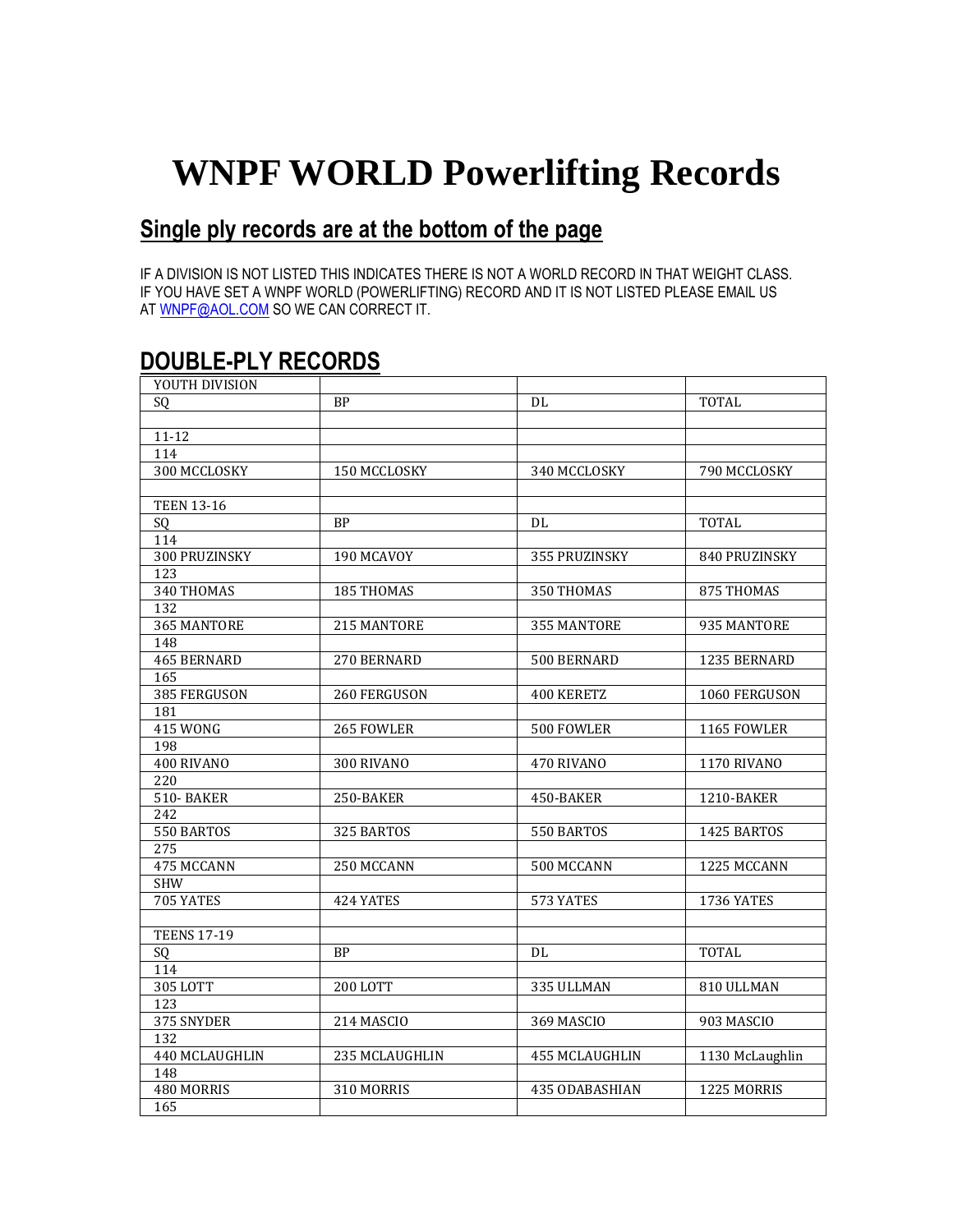| 565 INGRAM         | 315 INGRAM         | 475 BAUER          | 1355 INGRAM       |
|--------------------|--------------------|--------------------|-------------------|
| 181                |                    |                    |                   |
| 650 CHILDS         | 405 HOLSTON        | 555 CHILDS         | 1580 CHILDS       |
| 198                |                    |                    |                   |
| 575 FLEMING        | 370 FLEMING        | 573 BAKER          | 1475 BARBARINO    |
| 220                |                    |                    |                   |
| 515 BOYER          | 275 BOYER          | 520 BOYER          | <b>1310 BOYER</b> |
| 242                |                    |                    |                   |
| 630 WEBBER         | 390 HAYBEDIAN      | 550 WILLIAMS       | 1465 WEBBER       |
| 275                |                    |                    |                   |
| 640 MUSELLI        | 360 MUSELLI        | 670 MUSELLI        | 1670 MUSELLI      |
|                    |                    |                    |                   |
| <b>SHW</b>         |                    | 570 CAGLE          |                   |
| 700 CAGLE          | 450 CAGLE          |                    | 1720 CAGLE        |
|                    |                    |                    |                   |
| <b>JUNIORS</b>     |                    |                    |                   |
| SQ                 | <b>BP</b>          | DL                 | <b>TOTAL</b>      |
| 132                |                    |                    |                   |
| 390 KREUZER        | <b>260 KREUZER</b> | <b>400 KREUZER</b> | 1050 KREUZER      |
| 148                |                    |                    |                   |
| 455 CROWE          | 305 GUTH           | 525 DAVIS          | <b>1275 DAVIS</b> |
| 165                |                    |                    |                   |
| 605 CAPRARI        | 365 CAPRARI/BARNES | 650 CAPRARI        | 1620 CAPRARI      |
| 181                |                    |                    |                   |
| <b>605 LAMBERT</b> | 347- ABREY/HICKS   | <b>600 LAMBERT</b> | 1515 LAMBERT      |
| 198                |                    |                    |                   |
| 595 MOMBERT        | 400 IRRAPINO       | 650 MOMBERT        | 1585 MOMBERT      |
| 220                |                    |                    |                   |
| 733 KLAYHOLD       | 465 CROWLEY        | 680 PERDOMO        | 1780 KLAYHOLD     |
| 242                |                    |                    |                   |
| 620 LEE            | <b>405 LEE</b>     | 610-BOWMAN         | 1625 LEE          |
| 275                |                    |                    |                   |
| <b>650 BRADEN</b>  | 390 BRADEN         | 605 VICTOR         | 1635 BRADEN       |
| SHW                |                    |                    |                   |
| 700 BRADEN         | 446 NICKLESS       | 625 BRADEN         | 1740 BRADEN       |
|                    |                    |                    |                   |
|                    |                    |                    |                   |
| LIFETIME OPEN      |                    |                    |                   |
| SQ                 | <b>BP</b>          | DL                 | <b>TOTAL</b>      |
| 114                |                    |                    |                   |
| 305 LOTT           | 200 LOTT           | 355 PRUZINSKY      | 840 PRUZINSKY     |
| 123                |                    |                    |                   |
| 375 SNYDER         | 265 GOSLING        | 430 GOSLING        | 1035 GOSLING      |
| 132                |                    |                    |                   |
| 460 MORISHIGE      | 280 EDMISTON       | 495 MORISHIGE      | 1190 MORISHIGE    |
| 148                |                    |                    |                   |
| 555 BROWN          | 340 CLARK          | 575 MILLS          | 1440 CLARK        |
| 165                |                    |                    |                   |
| 605 CAPRARI        | 395 LAFOY          | 650 CAPRARI        | 1620 CAPRARI      |
| 181                |                    |                    |                   |
| 630 ESCAMILLA      | 405 HOLSTON        | 700 MEYERS         | <b>1670 LAFOY</b> |
| 198                |                    |                    |                   |
|                    | 430                |                    |                   |
| 765 SCIALPI        | EDWARDS/RUSCITELLI | 735 MEYERS         | 1910 SCIALPI      |
| 220                |                    |                    |                   |
| 780 WOODSIDE       | 480 WOODSIDE       | 750 WOODSIDE       | 2000 WOODSIDE     |
| 242                |                    |                    |                   |
| 820 FRANCIS        | 580 CAMPBELL       | 760 HOWARD         | 2025 FRANCIS      |
| 275                |                    |                    |                   |
| 909 WOOD           | 622 WOOD           | 750                | 2175 WOOD         |
|                    |                    |                    |                   |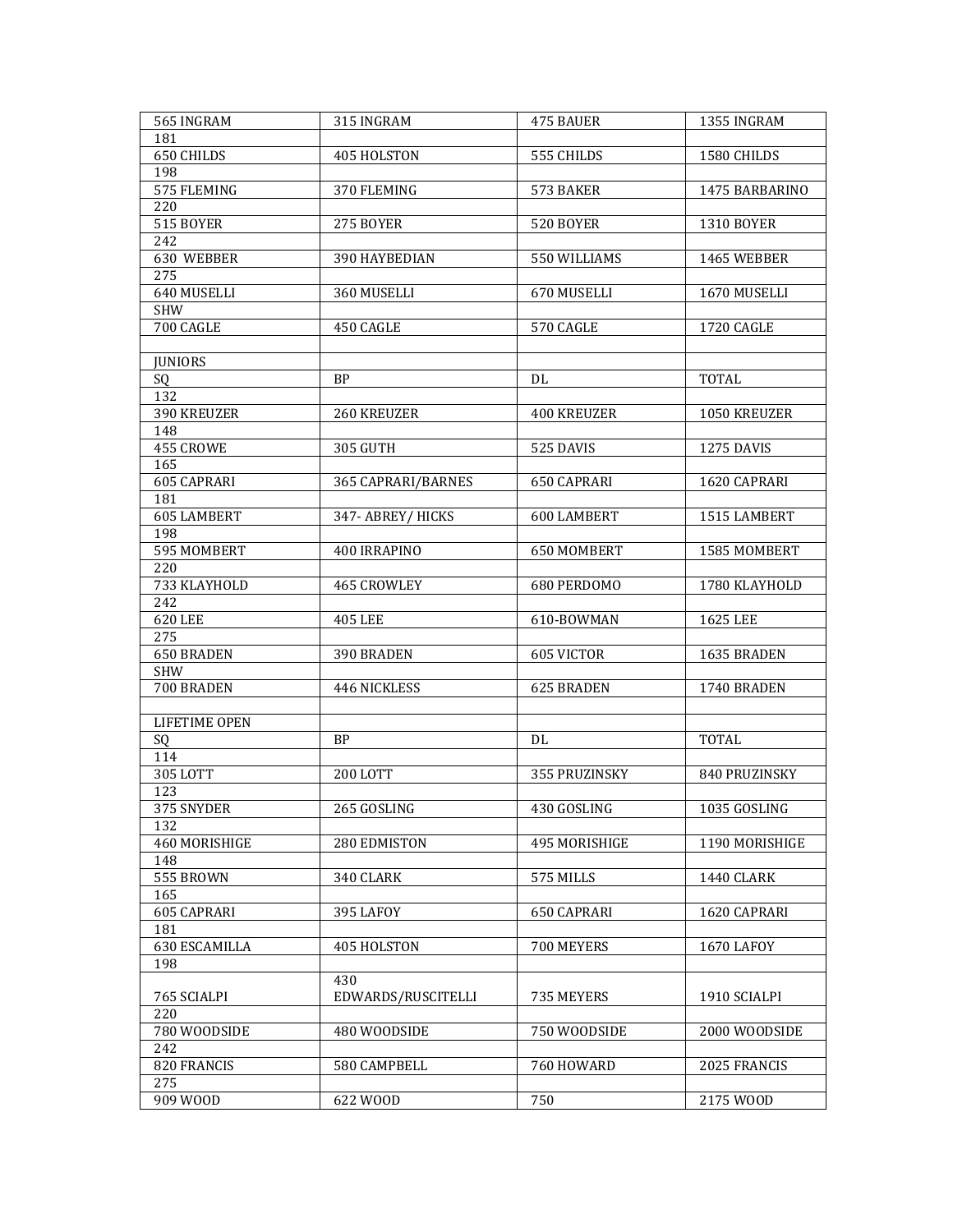|                    |                       | DEWITT/FERRELL |                   |
|--------------------|-----------------------|----------------|-------------------|
| <b>SHW</b>         |                       |                |                   |
| 800 PERRY          | 560 PERRY             | 710 SEARCY     | <b>2010 PERRY</b> |
|                    |                       |                |                   |
| <b>OPEN</b>        |                       |                |                   |
| SQ                 | <b>BP</b>             | DL             | <b>TOTAL</b>      |
| 132                |                       |                |                   |
| 440 WHIGHAM        | 260 MAEZ              | 505 WHIGHAM    | 1180 WHIGHAM      |
| 148                |                       |                |                   |
| 600 SUTTLES        | 385 SUTTLES           | 560 CHARLES    | 1535 SUTTLES      |
| 165                |                       |                |                   |
| 615 AUTRY          | 380 THOMAS            | 650 CAPRARI    | 1620 CAPRARI      |
| 181                |                       |                |                   |
| 645 PEACE          | 424 VINCENT           | 650 LAFOY      | <b>1670 LAFOY</b> |
| 198                |                       |                |                   |
| 705 MEYERS         | 525 DRIGGERS          | 730 MEYERS     | 1800 MEYERS       |
| 220                |                       |                |                   |
| 780 WOODSIDE       | <b>480 DAUBERT</b>    | 750 WOODSIDE   | 2000 WOODSIDE     |
|                    |                       |                |                   |
| 242                |                       |                |                   |
| 820 FRANCIS        | 580 CAMPBELL          | 755 FRANCIS    | 2025 FRANCIS      |
| 275                |                       |                |                   |
| 804 CRONER         | 585 PESHEK            | 750 FERRELL    | 2039 CRONER       |
| <b>SHW</b>         |                       |                |                   |
| 850 KNOWLES        | <b>600 PESHEK</b>     | 750 KNOWLES    | 2100 KNOWLES      |
|                    |                       |                |                   |
| <b>SUBMASTERS</b>  |                       |                |                   |
| SQ                 | <b>BP</b>             | DL             | <b>TOTAL</b>      |
| 123                |                       |                |                   |
| 355 CASTON         | 285 CASTON            | 365 CASTON     | 1005 CASTON       |
| 132                |                       |                |                   |
| 400 KIM            | 285 CASTON            | 450 KIM        | 1130 KIM          |
| 148                |                       |                |                   |
| 555 BROWN          | 320 BURNS             | 575 MILLS      | 1405 MILLS        |
| 165                |                       |                |                   |
| 350 ARTUR          | 340 ARTUR             | 505 ARTUR      | 1195 ARTUR        |
| 181                |                       |                |                   |
| 645 PEACE          | 424 VINCENT           | 700 MEYERS     | 1660 ESCAMILLA    |
| 198                |                       |                |                   |
| 705 MEYERS         | <b>385 STEPHENS</b>   | 735 MEYERS     | 1800 MEYERS       |
| 220                |                       |                |                   |
| 765 FRANCIS        | 529 CAMPBELL          | 715 MURPHY     | 1880 FRANCIS      |
| 242                |                       |                |                   |
| 820 FRANCIS        | 580 CAMPBELL          | 755 FRANCIS    | 2025 FRANCIS      |
| 275                |                       |                |                   |
| 804 CRONER         | 585 PESHEK            | 728 CRONER     | 2039 CRONER       |
| <b>SHW</b>         |                       |                |                   |
| 740 JOHNSON        | 495 JOHNSON           | 700 WRIGHT     | 1870 JOHNSON      |
|                    |                       |                |                   |
|                    |                       |                |                   |
| MASTERS 40-44      |                       |                |                   |
| SQ                 | <b>BP</b>             | DL             | <b>TOTAL</b>      |
| 148                |                       |                |                   |
| 515 BROWN          | 290- GRANATO          | 480 BROWN      | 1245 BROWN        |
| 165                |                       |                |                   |
| 530 STIRES/YEARGIN | 360 STIRES            | 610 WRIGHT     | 1460 WRIGHT       |
| 181                |                       |                |                   |
| <b>530 NEFF</b>    | 345 CRAWFORD          | 555 WILLIAMS   | 1450 WILLIAMS     |
| 198                |                       |                |                   |
| 615 PEACE          | <b>430 RUSCITELLI</b> | 555 PAUCIULLO  | <b>1545 PEACE</b> |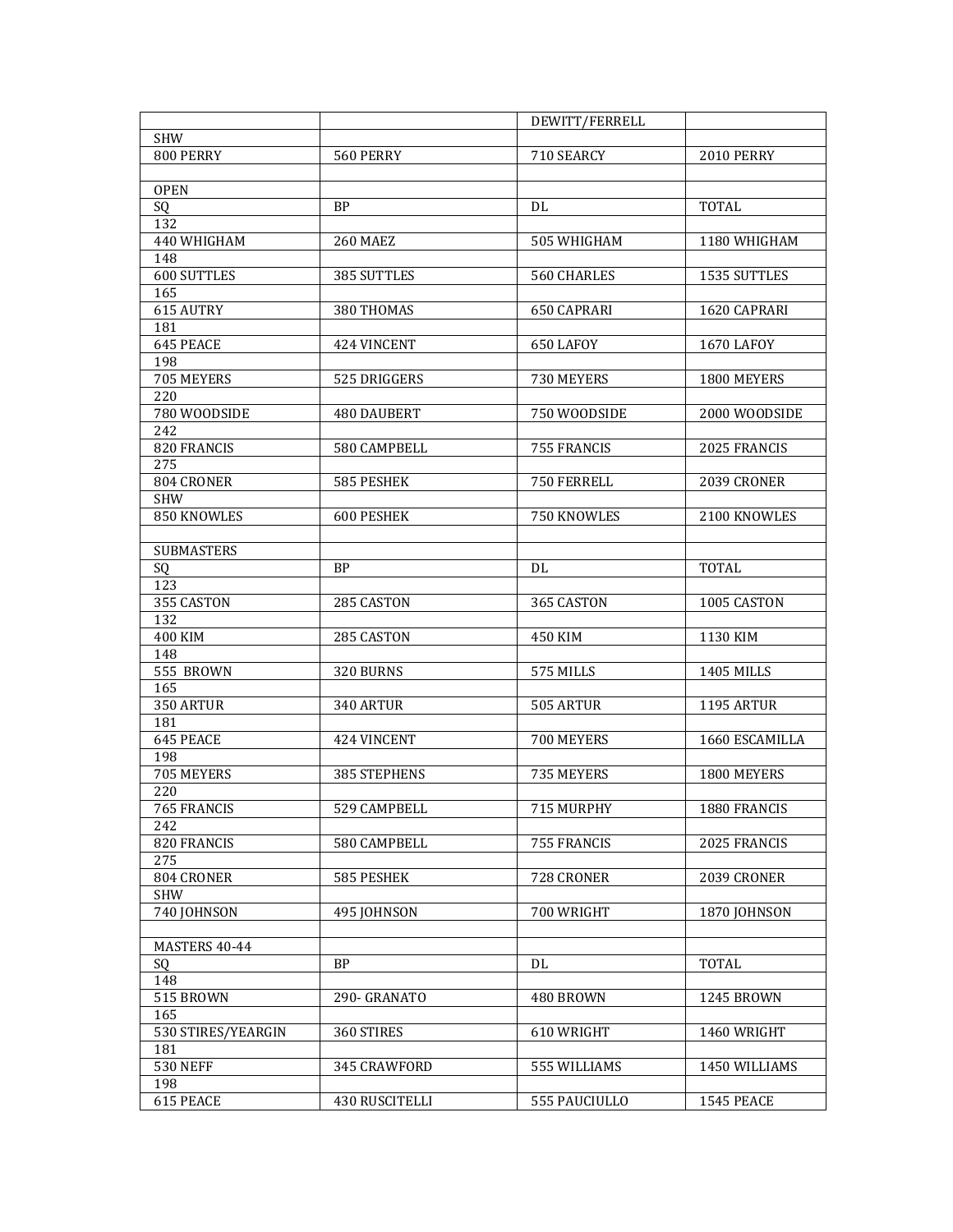| 220                 |                    |                     |                   |
|---------------------|--------------------|---------------------|-------------------|
| 590 NEWMAN          | 455 NEWMAN         | 580 NEWMAN          | 1625 NEWMAN       |
| 242                 |                    |                     |                   |
| 700 WEEKS           | 490 BRINTON        | <b>615 BRINTON</b>  | 1760 BRINTON      |
| 275                 |                    |                     |                   |
| <b>680 CHAMBERS</b> | 550 PESHEK         | <b>650 CHAMBERS</b> | 1810 PESHEK       |
| <b>SHW</b>          |                    |                     |                   |
| 815 PESHEK          | 600 PESHEK         | <b>655 WHEELER</b>  | 2039 PESHEK       |
|                     |                    |                     |                   |
| MASTERS 45-49       |                    |                     |                   |
| SQ.                 | <b>BP</b>          | DL                  | TOTAL             |
| 148                 |                    |                     |                   |
| 500 GRIFFITH        | 260 GRIFFITH       | 535 PFISTER         | 1160 GRIFFITH     |
| 165                 |                    |                     |                   |
| 500 GRAHAM          | 310 GRAHAM         | 550 KEAMMERER       | 1310 GRAHAM       |
| 181                 |                    |                     |                   |
| 540 LAWSON          | 360 WILLIAMS       | 590 MOTICHKA        | 1380 WILLIAMS     |
| 198                 |                    |                     |                   |
| 535 LONG            | 390 COTE           | 610 LONG            | 1445 LONG         |
| 220                 |                    |                     |                   |
| 595 MENENDEZ        | 375 BARNWELL       | 600 BARNWELL        | 1550 BARNWELL     |
| 242                 |                    |                     |                   |
| 600 SPAHR           | 410 LOVEJOY        | 590 DAVIS           | <b>1515 SPAHR</b> |
| 275                 |                    |                     |                   |
| <b>660 BRINTON</b>  | 505 BRINTON        | 633 INGRAM          | 1765 BRINTON      |
| 300                 |                    |                     |                   |
| 628 LUKLAN          | 501 LUKLAN         | 551 LUKLAN          | 1681 LUKLAN       |
| <b>SHW</b>          |                    |                     |                   |
| 735-WHEELER         | <b>475 WHEELER</b> | 640 WHEELER         | 1845 WHEELER      |
|                     |                    |                     |                   |
|                     |                    |                     |                   |
| MASTERS 50-54       |                    |                     |                   |
| SQ                  | <b>BP</b>          | DL                  | <b>TOTAL</b>      |
| 132                 |                    |                     |                   |
| 330 MEDINA          | 265 MEDINA         | 350 MEDINA          | 935 MEDINA        |
| 148                 |                    |                     |                   |
| 420 MILLER          | 215 MILLER         | 420 DODSON          | 1040 MILLER       |
| 165                 |                    |                     |                   |
| 475 WELCH           | 335 WELCH          | 530 WELCH           | <b>1340 WELCH</b> |
| 181                 |                    |                     |                   |
| 550 LAWSON          | 315 LAWSON         | 595 CONWAY          | 1415 LAWSON       |
| 198                 |                    |                     |                   |
| 570 CALZINI         | 380 GIVENS         | 525 SCARANDA        | 1415 CALZINI      |
| 220                 | 420 COTE           | 600 ROOD            |                   |
| 600 CALZINI         |                    |                     | 1515 CALZINI      |
| 242                 | 430 BROWN          |                     |                   |
| 550 BROWN           |                    | 580 RAINES          | <b>1510 BROWN</b> |
| 275<br>628 BRAMMER  | 314 BRAMMER        | 529 BRAMMER         | 1460 BRAMMER      |
|                     |                    |                     |                   |
| SHW<br>550 BERGAN   | 340 BERGAN         | 530 BERGAN          | 1420 BERGAN       |
|                     |                    |                     |                   |
| MASTERS 55-59       |                    |                     |                   |
| SQ                  | <b>BP</b>          | DL                  | <b>TOTAL</b>      |
| 165                 |                    |                     |                   |
| <b>350 HESS</b>     | 270 HESS           | 415 WOODRING        | 1003 HESS         |
| 181                 |                    |                     |                   |
| 545 DERISI          | 335 VICENTE        | 540 CONWAY          | 1335 DERISI       |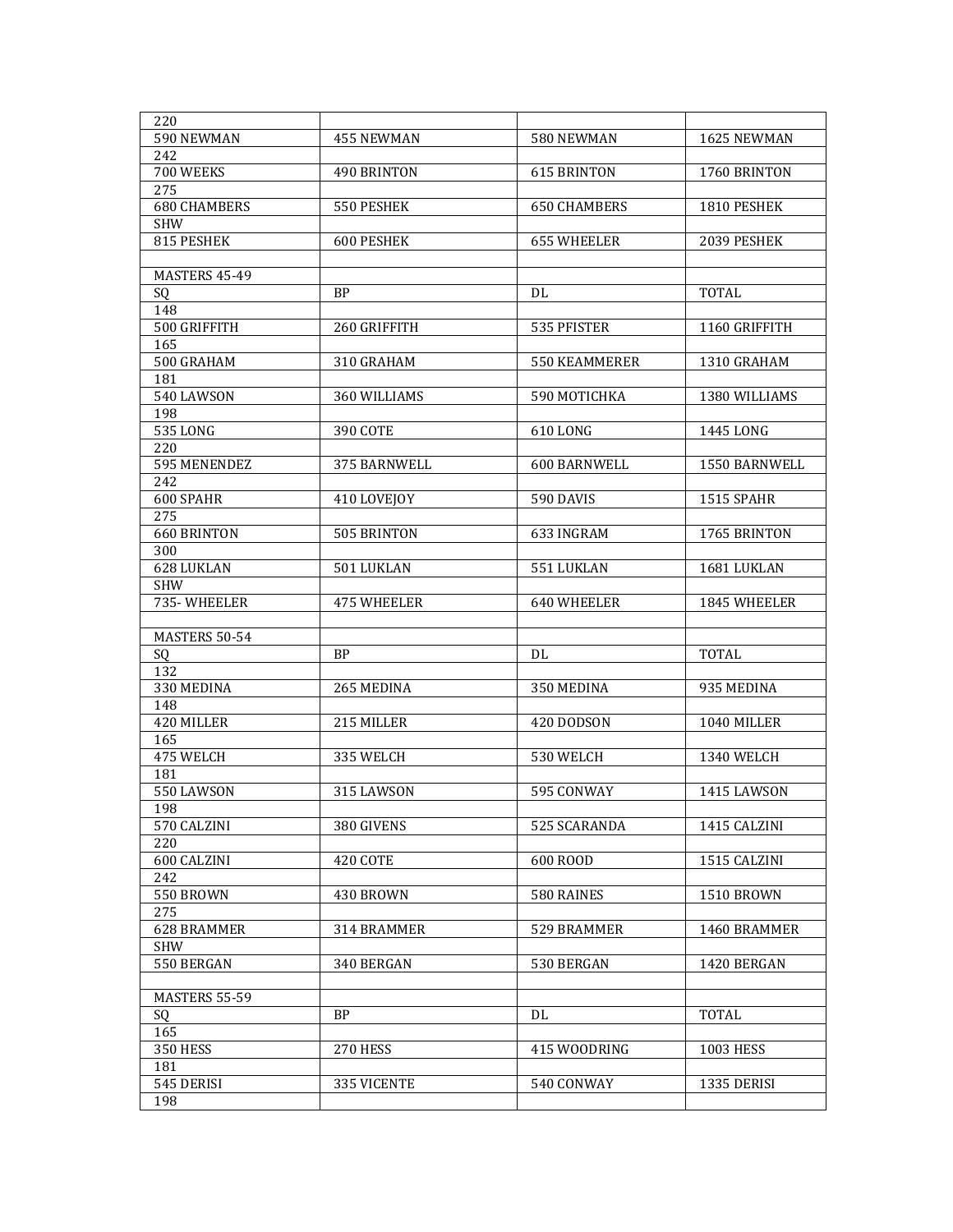| 505 GRIZZARD          | 365 GRIZZARD       | 555 GRIZZARD    | 1400 GRIZZARD     |
|-----------------------|--------------------|-----------------|-------------------|
| 220                   |                    |                 |                   |
| 562 PHILLIPS          | 352 PHILLIPS       | 496 PHILLIPS    | 1411 PHILLIPS     |
| 242                   |                    |                 |                   |
| 525 HARRIER           | <b>425 HARRIER</b> | 585 MOBLEY      | 1435 HARRIER      |
| 275                   |                    |                 |                   |
| <b>530 MACK</b>       | <b>475 HARRIER</b> | 470 MACK        | <b>1405 MACK</b>  |
|                       |                    |                 |                   |
| MASTERS 60-64         |                    |                 |                   |
| SQ                    | <b>BP</b>          | DL              | <b>TOTAL</b>      |
| 148                   |                    |                 |                   |
| 290 DODSON            | 160 DODSON         | 390 DODSON      | 870 DODSON        |
| 165                   |                    |                 |                   |
|                       |                    |                 |                   |
| 435 MCELROY           | <b>237 POPE</b>    | 480 MCELROY     | 1090 MCELROY      |
| 181                   |                    |                 |                   |
| 430 GINENTHAL         | 235 GINENTHAL      | 510 LEVESQUE    | 1140 GINENTHAL    |
| 198                   |                    |                 |                   |
|                       |                    |                 | 1240              |
| <b>440 ROSENFIELD</b> | 335 ROSENFIELD     | 530 HERBEIN     | <b>ROSENFIELD</b> |
| 220                   |                    |                 |                   |
| 450 MANION            | 260 MANION         | 475 MANION      | 1185 MANION       |
|                       |                    |                 |                   |
| MASTERS 65-69         |                    |                 |                   |
| SQ                    | <b>BP</b>          | DL              | <b>TOTAL</b>      |
| 165                   |                    |                 |                   |
| 290 WOLFF             | 190 WOLFF          | 390 BENDEL      | 865 WOLFF         |
| 198                   |                    |                 |                   |
| 360 WEISS             | 195 WEISS          | 440 WEISS       | 995 WEISS         |
| 220                   |                    |                 |                   |
| 405 NICHALSON         | 335 NICHALSON      | 565 NICHALSON   | 1305 NICHALSON    |
| 242                   |                    |                 |                   |
| <b>250 RICE</b>       | <b>165 RICE</b>    | <b>300 RICE</b> | <b>715 RICE</b>   |
|                       |                    |                 |                   |
|                       |                    |                 |                   |
| MASTERS 70-74         |                    |                 |                   |
| SQ                    | <b>BP</b>          | DL              | <b>TOTAL</b>      |
| 181                   |                    |                 |                   |
| 260 BENDEL            | 155 BENDEL         | 350 BENDEL      | 765 BENDEL        |
| 198                   |                    |                 |                   |
|                       |                    |                 | 1005              |
| 315 ROSENFIELD        | 290 ROSENFIELD     | 400 ROSENFIELD  | ROSENFIELD        |
| 220                   |                    |                 |                   |
| <b>402 HUFF</b>       | <b>253 HUFF</b>    | <b>446 HUFF</b> | <b>1100 HUFF</b>  |
| 242                   |                    |                 |                   |
| 375 LEONARD           | 300 LEONARD        | 415 LEONARD     | 1080 LEONARD      |
|                       |                    |                 |                   |
| POLICE/FIRE/          |                    |                 |                   |
| MILITARY              |                    |                 |                   |
| SQ                    | <b>BP</b>          | DL              | <b>TOTAL</b>      |
| 132                   |                    |                 |                   |
| 420 EDMISTON          | 280 EDMISTON       | 445 EDMISTON    | 1130 EDMISTON     |
| 148                   |                    |                 |                   |
|                       |                    |                 |                   |
| 590 CLARKE            | 340 CLARKE         | 500 CLARKE      | 1430 CLARKE       |
| 165                   |                    |                 |                   |
| 615 AUTRY             | 355 PAGE           | 620 AUTRY       | 1545 AUTRY        |
| 181                   |                    |                 |                   |
| 575 ANDRUS            | 385 ANDRUS         | 640 ANDRUS      | 1600 ANDRUS       |
| 198                   |                    |                 |                   |
| 630 FRANCIS           | 380 GIVENS         | 650 MOMBERT     | 1585 MOMBERT      |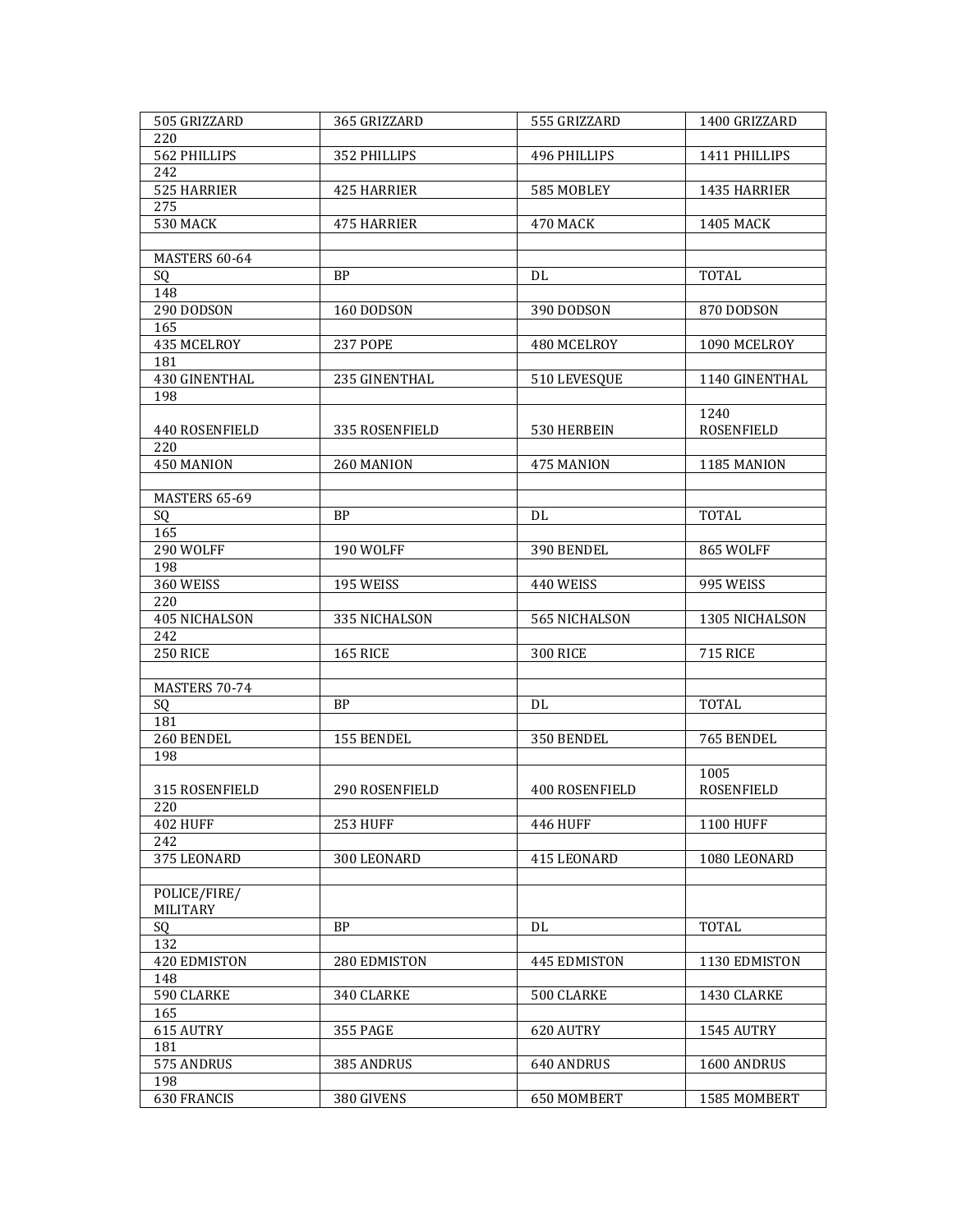| 220           |             |             |              |
|---------------|-------------|-------------|--------------|
| 620 MCCRAY    | 480 DAUBERT | 630 MCCRAY  | 1715 MCCRAY  |
| 242           |             |             |              |
| 700 HOWARD    | 463 ZUPKO   | 725 HOWARD  | 1825 HOWARD  |
| 275           |             |             |              |
| 740 MCKINSTRY | 501 GOODMAN | 728 GOODMAN | 1951 GOODMAN |
|               |             |             |              |
|               |             |             |              |
|               |             |             |              |
|               |             |             |              |

## **WNPF Single Ply World Records**

| SQ              | BP              | DL                  | <b>TOTAL</b>    |
|-----------------|-----------------|---------------------|-----------------|
| 114             |                 |                     |                 |
| <b>LIFETIME</b> |                 |                     |                 |
| 374 COHN        | <b>259 COHN</b> | 396 COHN            | 1030 COHN       |
| <b>OPEN</b>     |                 |                     |                 |
| 325 SOUKUP      | 155 SOUKUP      | 305 SOUKUP          | 785 SOUKUP      |
| 50-54           |                 |                     |                 |
| 325 SOUKUP      | 155 SOUKUP      | 305 SOUKUP          | 785 SOUKUP      |
| $11 - 12$       |                 |                     |                 |
| 237 LITOWSKY    | 115 LITOWSKY    | 214 LITWOSKY        | 567 LITOWSKY    |
|                 |                 |                     |                 |
| 123             |                 |                     |                 |
| <b>LIFETIME</b> |                 |                     |                 |
| <b>405 COHN</b> | <b>305 COHN</b> | 405 COHN            | 1115 COHN       |
| <b>OPEN</b>     |                 |                     |                 |
| 335 SOUKUP      | 215 SOUKUP      | 350 SOUKUP          | 900 SOUKUP      |
| 45-49           |                 |                     |                 |
| 325 SOUKUP      | 225 SOUKUP      | 305 SOUKUP          | 855 SOUKUP      |
| 50-54           |                 |                     |                 |
| 335 SOUKUP      | 215 SOUKUP      | 350 SOUKUP          | 900 SOUKUP      |
|                 |                 |                     |                 |
| 132             |                 |                     |                 |
| 13-16           |                 |                     |                 |
| 305 GERSHWIN    | 270 GERSHWIN    | 335 GERSHWIN        | 910 GERSHWIN    |
| 45-49           |                 |                     |                 |
| 325 SOUKUP      | 185 SOUKUP      | 275 SOUKUP          | 785 SOUKUP      |
|                 |                 |                     |                 |
| 148             |                 |                     |                 |
| 13-16           |                 |                     |                 |
| 369 LUSTER      | 275 LUSTER      | <b>402 LUSTER</b>   | 1047 LUSTER     |
| <b>OPEN</b>     |                 |                     |                 |
| 400 SNYDER      | 250 SNYDER      | 420 SNYDER          | 1070 SNYDER     |
| <b>LIFETIME</b> |                 |                     |                 |
|                 |                 |                     | 1058            |
| 347 FERREIRA    | 281 FERREIRA    | <b>407 FERREIRA</b> | <b>FERREIRA</b> |
|                 |                 |                     |                 |
| 165             |                 |                     |                 |
| 17-19           |                 |                     |                 |
| 355 SUTER       | 225 SUTER       | 485 SUTER           | 1050 SUTER      |
| <b>SUBS</b>     |                 |                     |                 |
|                 |                 |                     |                 |
| 336 BURNAM      | 248 BURNAM      | 418 BURNAM          | 1003 BURNAM     |
| $40 - 44$       |                 |                     |                 |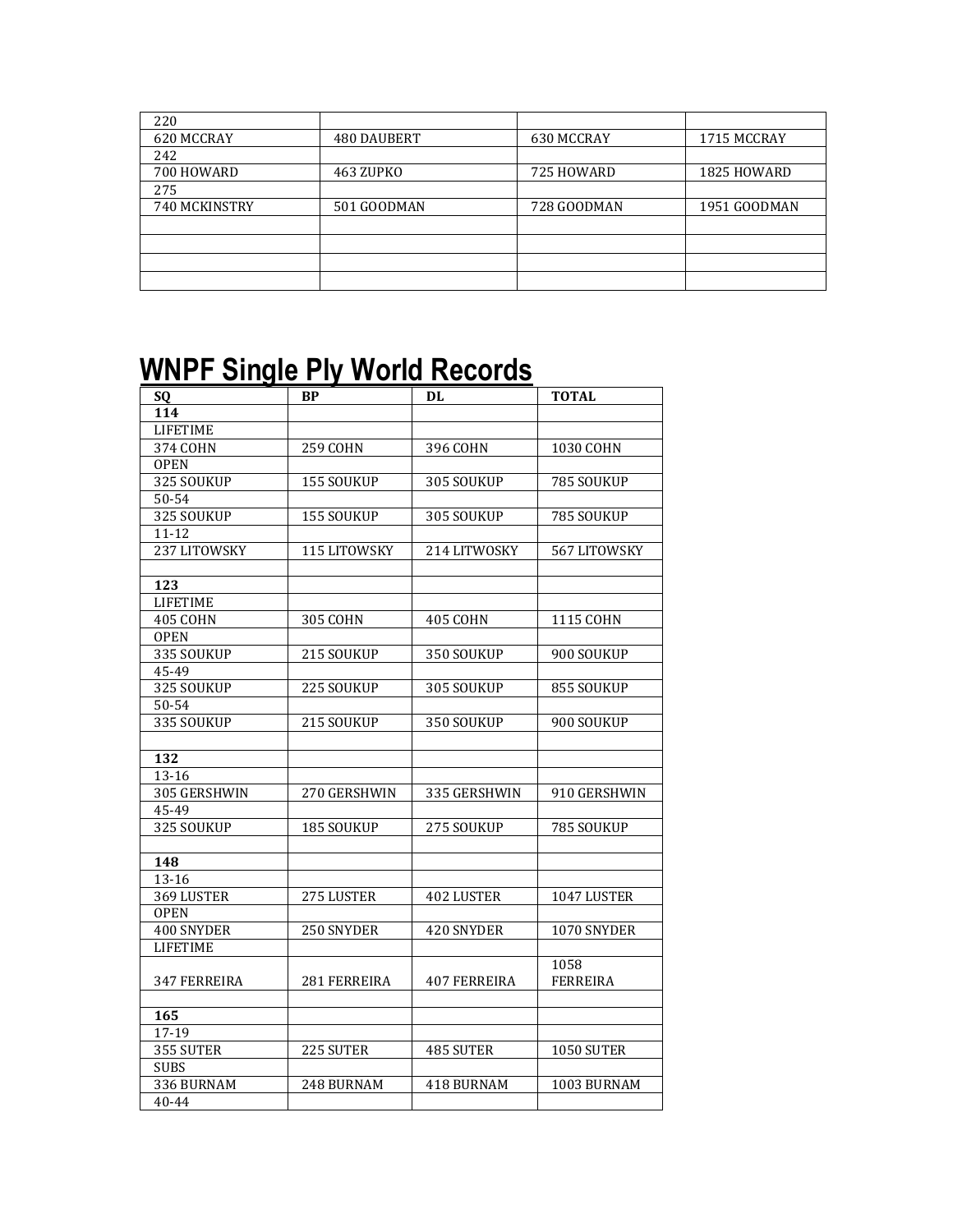| 529 ARTUR            | 355 ARTUR           | <b>606 ARTUR</b>    | 1487 ARTUR          |
|----------------------|---------------------|---------------------|---------------------|
| 50-54                |                     |                     |                     |
|                      |                     | 470                 | 1150                |
| 402 GAYTON           | 286 GAYTON          | <b>STALLWORTH</b>   | <b>STALWORTH</b>    |
| <b>OPEN</b>          |                     |                     |                     |
| 529 ARTUR            | <b>405 LEE</b>      | 606 ARTUR           | 1487 ARTUR          |
| 70-74                |                     |                     |                     |
| 380 COLLAZO          | 226 COLLAZZO        | 418 COLLAZO         | 1025 COLLAZO        |
|                      |                     |                     |                     |
| 181                  |                     |                     |                     |
| 17-19                |                     |                     |                     |
|                      | 330                 | 512                 | 1278                |
| <b>435 DUCKWORTH</b> | <b>DUCKWORTH</b>    | <b>DUCKWORTH</b>    | <b>DUCKWORTH</b>    |
| <b>LIFETIME</b>      |                     |                     |                     |
|                      |                     |                     |                     |
|                      | 358                 |                     |                     |
| 512 SKRIP            | PORTWOOD            | 625 WRIGHT          | 1465 WRIGHT         |
| <b>OPEN</b>          |                     |                     |                     |
| 500 WRIGHT           | 350 WRIGHT          | 625 WRIGHT          | 1465 WRIGHT         |
| 40-44                |                     |                     |                     |
|                      |                     |                     | 1490                |
| 560 ELKINANY         | 465 ELKINANY        | 573 WRIGHT          | <b>ELKINANY</b>     |
| 45-49                |                     |                     |                     |
| 500 WRIGHT           | 350 WRIGHT          | 625 WRIGHT          | 1465 WRIGHT         |
| 50-54                |                     |                     |                     |
|                      |                     |                     | 1356                |
| 479 WILLIAMS         | 341 WILLIAMS        | 534 WILLIAMS        | <b>WILLIAMS</b>     |
| 60-64                |                     |                     |                     |
| 370 KISER            | 260 KISER           | 350 KISER           | 980 KISER           |
| 65-69                |                     |                     |                     |
|                      |                     |                     |                     |
| 365 CURREY           | 315 CURREY          | <b>445 CURREY</b>   | 1130 CURREY         |
|                      |                     |                     |                     |
|                      |                     |                     |                     |
|                      |                     |                     |                     |
| 198                  |                     |                     |                     |
| <b>JUNIOR</b>        |                     |                     |                     |
| 400                  | 250                 | 460                 | 1110                |
| <b>DIFFENDERFER</b>  | <b>DIFFENDERFER</b> | <b>DIFFENDERFER</b> | <b>DIFFENDERFER</b> |
| <b>SUBS</b>          |                     |                     |                     |
| 550 BURNE            | 425 BURNE           | 525 DONATI          | <b>1475 BURNE</b>   |
| 45-49                |                     |                     |                     |
| 570 POLIS            | 390 POLIS           | 550 POLIS           | 1510 POLIS          |
| 50-54                |                     |                     |                     |
| 630 FULLER           | <b>415 FULLER</b>   | 525 FULLER          | 1570 FULLER         |
| 55-59                |                     |                     |                     |
| 570 FULLER           | 355 FULLER          | 520 FULLER          | 1445 FULLER         |
| <b>OPEN</b>          |                     |                     |                     |
| 606 YEARGIN          | <b>424 ROCK</b>     | 639 YEARGIN         | 1653 YEARGIN        |
| 45-49                |                     |                     |                     |
|                      |                     |                     |                     |
| 606 YEARGIN          | 407 YEARGIN         | 639 YEARGIN         | 1653 YEARGIN        |
| 55-59                |                     |                     |                     |
| 250 HARRIS           | 275 HARRIS          | 335 HARRIS          | 860 HARRIS          |
|                      |                     |                     |                     |
|                      |                     |                     |                     |
| 220                  |                     |                     |                     |
| <b>LIFETIME</b>      |                     |                     |                     |
| 625 COPPOLA          | 520 COPPOLA         | 700 COPPOLA         | 1835 COPPOLA        |
| <b>OPEN</b>          |                     |                     |                     |
| 600 MARINO           | 365 DONATI          | 615 CORREA          | 1530 MARINO         |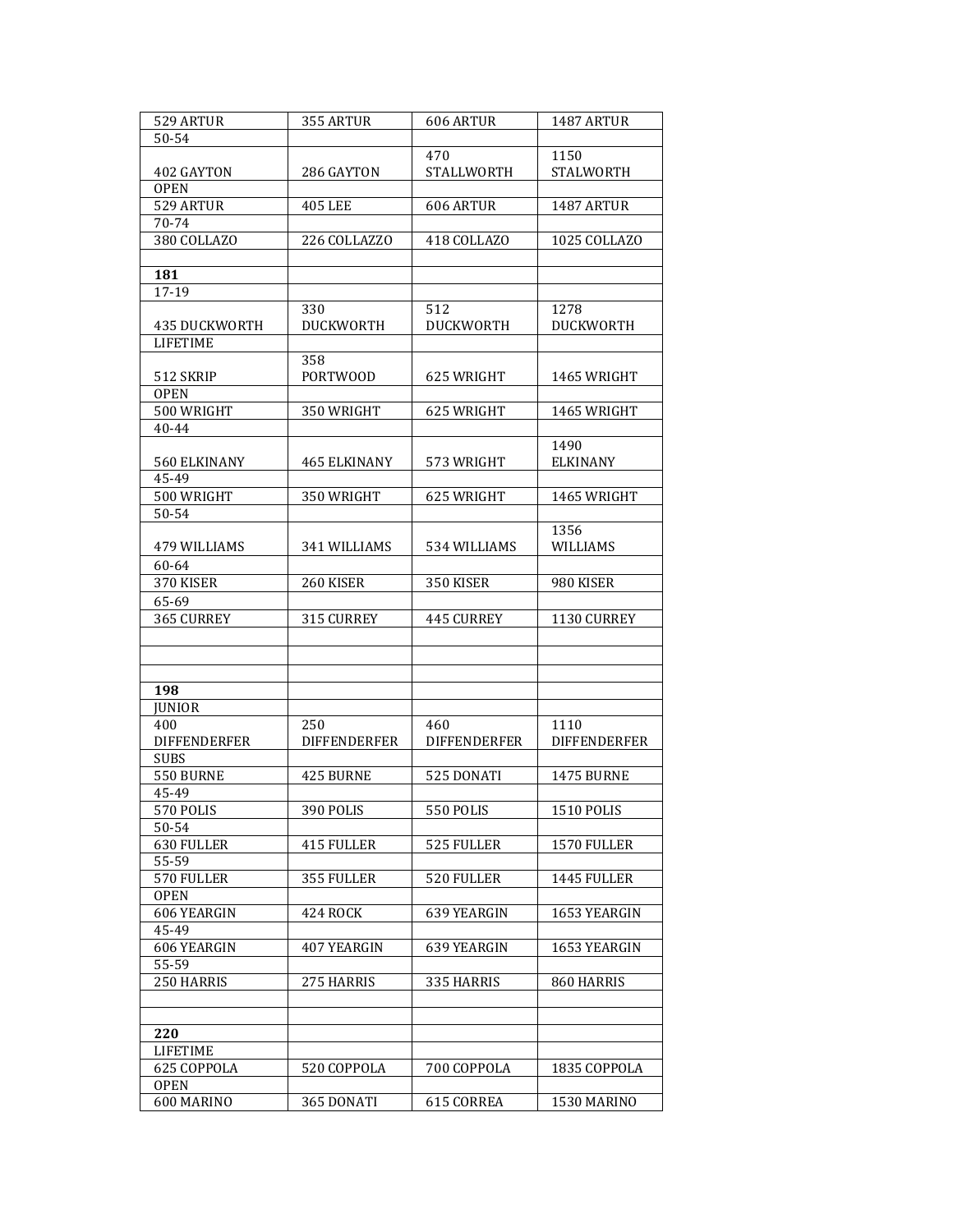| <b>SUBS</b>      |                    |                   |                   |
|------------------|--------------------|-------------------|-------------------|
| 600 MARINO       | <b>425 STANLEY</b> | 600 MARINO        | 1530 MARINO       |
| 40-44            |                    |                   |                   |
| 639 NEWMAN       | 501 NEWMAN         | 650 NEWMAN        | 1791 NEWMAN       |
|                  |                    |                   |                   |
| 50-54            |                    |                   |                   |
|                  |                    |                   | 1300              |
| 500 VELAQUEZ     | 320 GREENE         | 500 GREENE        | VELAZQUEZ         |
| POLICE/FIRE/MILT |                    |                   |                   |
| 700 MAZUR        | 390 MAZUR          | 630 MAZUR         | 1720 MAZUR        |
|                  |                    |                   |                   |
| 242              |                    |                   |                   |
| <b>OPEN</b>      |                    |                   |                   |
| 615 HESS         | 450 HESS           | <b>535 HESS</b>   | <b>1590 HESS</b>  |
| <b>SUBS</b>      |                    |                   |                   |
|                  |                    | 630               |                   |
| 510 DONATI       | 380 DONATI         | CASAGRANDE        | 1390 DONATI       |
| <b>LIFETIME</b>  |                    |                   |                   |
| 615 HESS         | 450 HESS           | <b>705 COOPER</b> | 1736 COOPER       |
| 45-49            |                    |                   |                   |
| 738 NEWMAN       | 529 NEWMAN         | 611 NEWMAN        | 1879 NEWMAN       |
|                  |                    |                   |                   |
| 50-54            |                    |                   |                   |
|                  |                    |                   | 1230              |
| 400 WILLIAMS     | 380 WILLIAMS       | 450 WILLIAMS      | <b>WILLIAMS</b>   |
|                  |                    |                   |                   |
|                  |                    |                   |                   |
| 275              |                    |                   |                   |
| 20-23            |                    |                   |                   |
| 600 HASSAN       | 440 HASSAN         | 575 HASSAN        | 1615 HASSAN       |
| <b>LIFETIME</b>  |                    |                   |                   |
| 700 SARTAIN      | 480 SARTAIN        | 630 SARTAIN       | 1810 SARTAIN      |
| <b>OPEN</b>      |                    |                   |                   |
| 705 SILVA        | 570 SILVA          | 575 HASSAN        | <b>1850 SILVA</b> |
| <b>SUBS</b>      |                    |                   |                   |
| <b>560 EDDY</b>  | 490 EDDY           | 500 EDDY          | <b>1550 EDDY</b>  |
| POLICE/FIRE/MILT |                    |                   |                   |
| 584 ALSUP        | 374 ALSUP          | 650 ALSUP         | 1609 ALSUP        |
| 45-49            |                    |                   |                   |
| 501 OSTROM       | 391 OSTROM         | 523 OSTROM        | 1416 OSTROM       |
|                  |                    |                   |                   |
| 55-59            |                    |                   | <b>1609 ALSUP</b> |
| 584 ALSUP        | <b>475 HARRIER</b> | 650 ALSUP         |                   |
|                  |                    |                   |                   |
| 300              |                    |                   |                   |
| 55-59            |                    |                   |                   |
| 440 CALHOUN      | 300 CALHOUN        | 415 CALHOUN       | 1155 CALHOUN      |
| POL/FIRE/MILT    |                    |                   |                   |
| 440 CALHOUN      | 300 CALHOUN        | 415 CALHOUN       | 1155 CALHOUN      |
|                  |                    |                   |                   |
| <b>SHW</b>       |                    |                   |                   |
| <b>LIFETIME</b>  |                    |                   |                   |
| 694 CLINE        | 573 CLINE          | 633 CLINE         | <b>1901 CLINE</b> |
| <b>OPEN</b>      |                    |                   |                   |
|                  |                    |                   | 1934              |
| 777 KNOWLES      | 451 KNOWLES        | 705 KNOWLES       | KNOWLES           |
| <b>SUBS</b>      |                    |                   |                   |
|                  |                    |                   | 1934              |
| 777 KNOWLES      | 451 KNOWLES        | 705 KNOWLES       | <b>KNOWLES</b>    |
| 50-54            |                    |                   |                   |
|                  |                    |                   |                   |
| 615 LUKLAN       | 550 LUKLAN         | 600 LUKLAN        | 1715 LUKLAN       |